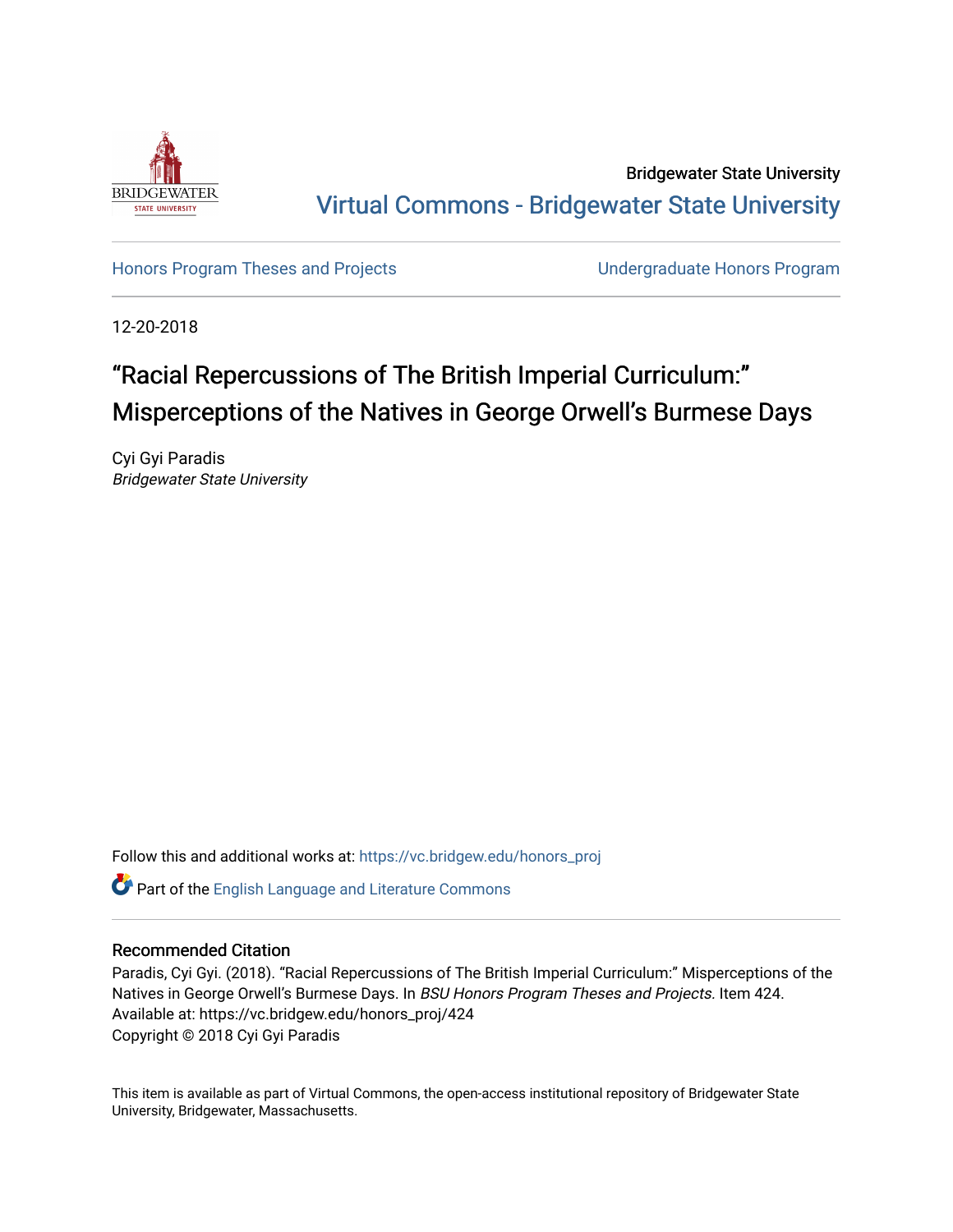"Racial Repercussions of The British Imperial Curriculum:" Misperceptions of the Natives in George Orwell's *Burmese Days*

Cyi Gyi Paradis

Submitted in Partial Completion of the

Requirements for Commonwealth Honors in English

Bridgewater State University

December 20, 2018

Dr. Kimberly Davis, Thesis Director Dr. Allyson Ferrante, Committee Member Dr. Benjamin Carson, Committee Member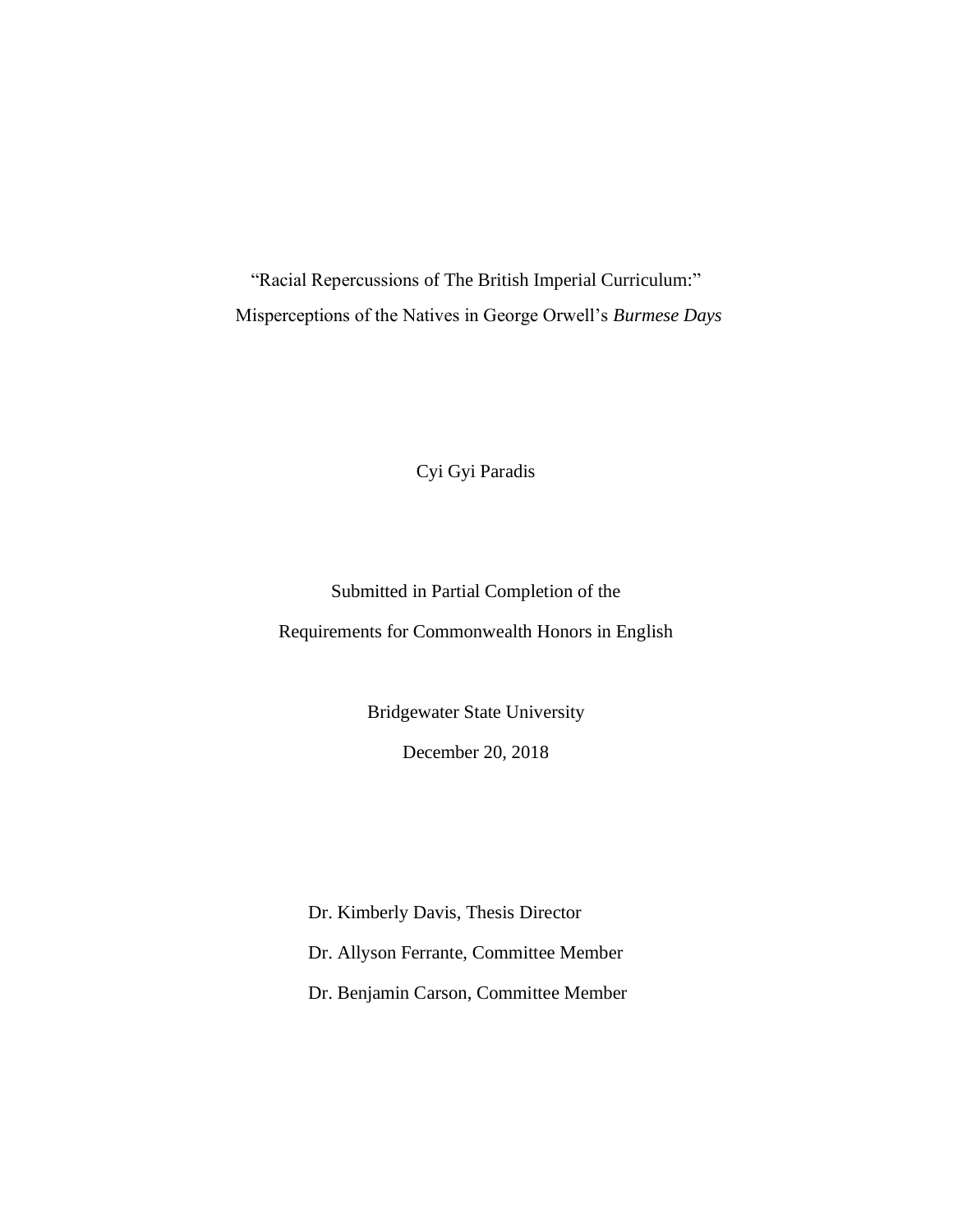# **TABLE OF CONTENTS**

Abstract

Introduction

The British Empire and Colonization in Burma

20<sup>th</sup>-Century Literature about British Imperialism

Postcolonial Theory

Eric Arthur Blair and George Orwell

Close Reading of *Burmese Days*

Deconstructing the Imperial Curriculum

Conclusion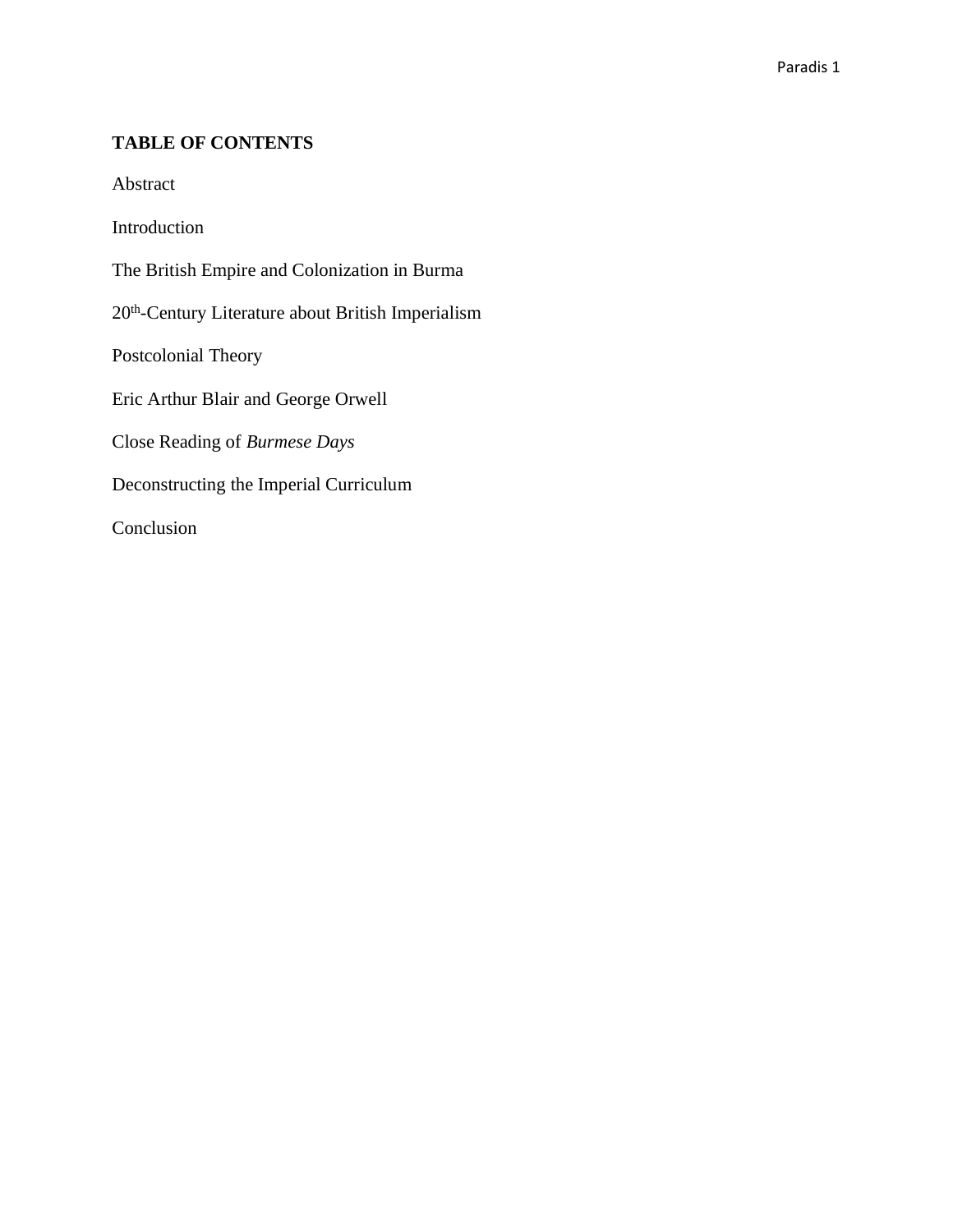### **ABSTRACT**

This study explores how English writers falsely portray the indigenous people of the British colonies in novels. During the first two decades of the twentieth century, in particular, authors of Imperialist fiction often misrepresent natives in the British colonies as deviant, detestable, deplorable beings that lack moral compasses. By researching the fields of literature, history, education, and cultural studies, I will examine how George Orwell's novel *Burmese Days*  distorts descriptions of the Burmese people. Previous studies on *Burmese Days* focus mainly on misrepresentations of the Burmese as a homogenous race; however, my research will encompass how literary distortions target multiple ethnic Burmese tribes and how the British imperial curriculum further perpetuates prejudice against the Burmese in colleges and universities throughout the British Empire. Through inaccurate teachings, college English professors and secondary school professors propagate the notion that European races are superior to the indigenous people of Burma. I will focus primarily on British imperialism, the imperial curriculum, and postcolonial studies to substantiate how Orwell's novel had and continues to have a profound influence on how readers view the Burmese. I argue that the pedagogy of all literature is scrutinized through multiple fields of study to uncover any altered or invented versions of history about non-European people and their culture. Educators who teach *Burmese Days* must present students with material from other disciplines to give readers the information they need to comprehend the Burmese and their culture better and to reduce the continual perpetuation of racism in education.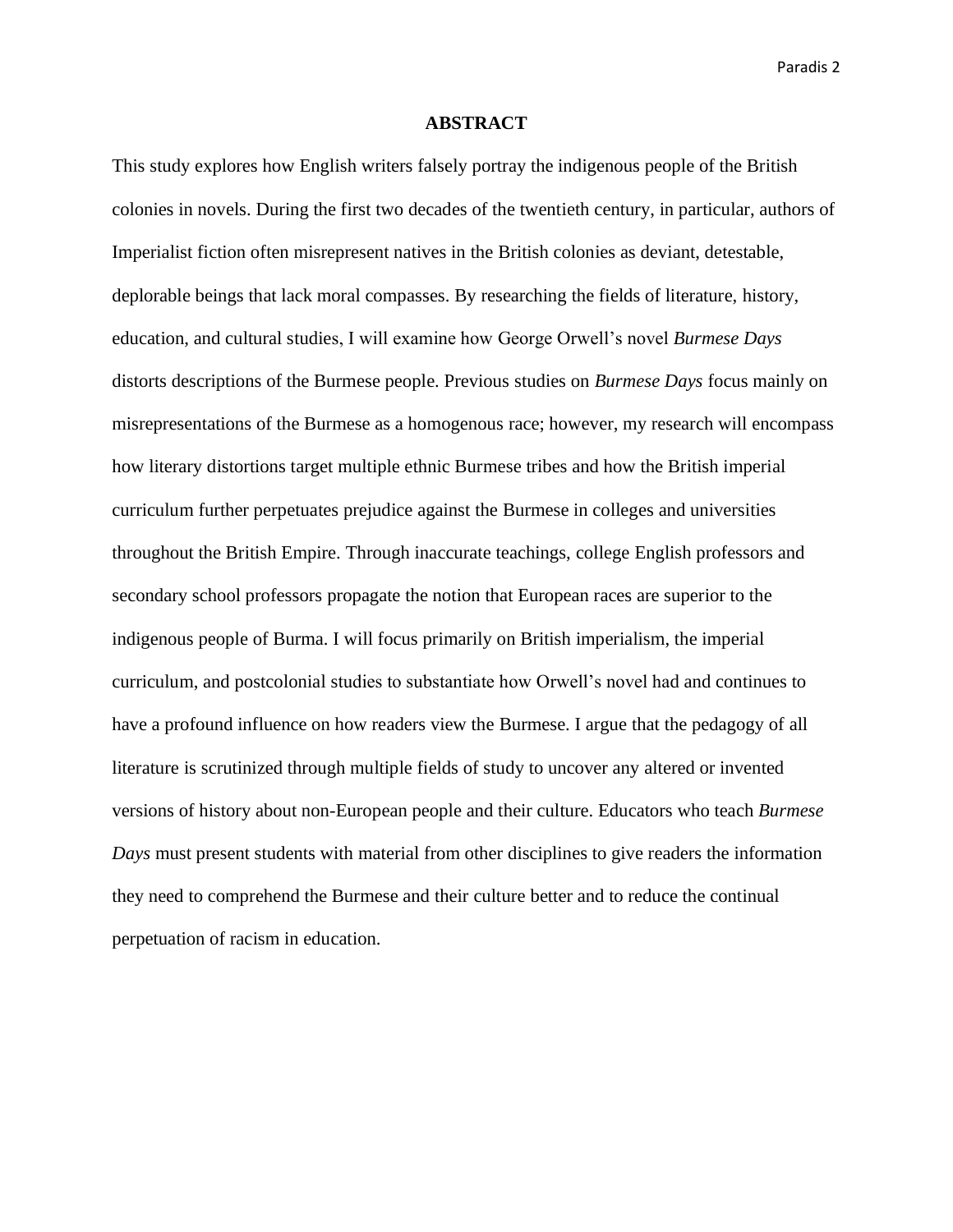# **Introduction**

As an immigrant from Myanmar, formerly called Burma, I read *Burmese Days* with cynicism and skepticism because, from my point of view, the novel is full of misconceptions about the Burmese people. Although George Orwell may be viewed as one of the most prominent writers of the twentieth century, his influence in the literary world is not a result of his novel *Burmese Days*. His popularity stems from his progressive views on the devastating effects of a nation under the rule of totalitarianism found in his books *Animal Farm* and *1984*. I first became interested in George Orwell and his writings on Burma as a sophomore in college when I first read his essay, "Shooting an Elephant." I noticed then that there seemed to be a disconnect between the author's point of view about Burmese characters in the story and what I perceived would have been a Burmese person's point of view. In "Shooting of an Elephant," Orwell vividly describes the feelings, motives, and actions of the British agent stationed in Burma like a human character placed in the middle of a cartoon. The British agent's character is realistic compared to a brief and stereotyped sketch of the Burmese people. In the same way, in *Burmese Days*, the author does not appear to understand the importance of various distinctions amongst the tribes, cultures, and religions that exist in Burma. He describes all the people as a homogenous group. Orwell also does not mention the significant alliances the British have with certain tribes like the Karens and the Shans that make colonization successful. Because the English mainly appoint people from the Karens and Shan tribes as government officials, bitter resentment and racism not only breeds in Burma, it also continues to grow and create problems in Burma today. Like most imperialist fiction writers, Orwell writes from the viewpoint of an outsider, a colonizer, looking on to the lives of the Burmese colonists.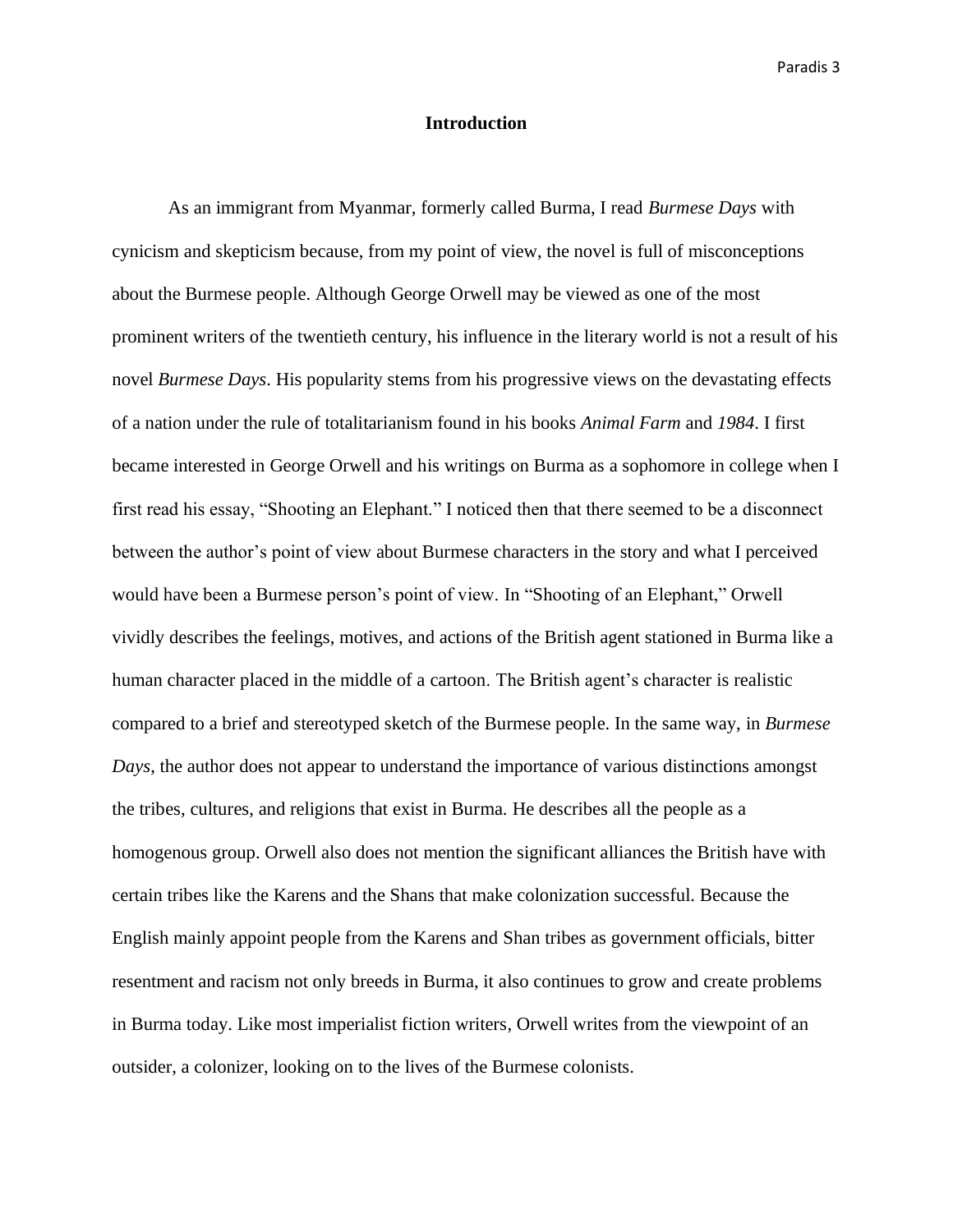Writings of fiction in the twentieth century reflects the continuance of an English colonizer's perception of the indigenous in countries that were once part of the British Empire. Most of these novels about the colonies are set in exotic foreign lands occupied by uncivilized and problematic natives. Although many scholars view George Orwell as an anti-imperialist writer, his book *Burmese Days* does not clearly maintain an anti-imperialist viewpoint. On the contrary, the narratives in the novel reflect an author with the mindset of a colonizer. His writings glamorize the powerful existence of the British governance in Burma. While Orwell uses emotional language to create depth in European characters, he uses colorful language to make the Burmese into caricatures.

Because of the popularity and prevalence of *Burmese Days* in classrooms, in addition to how it is taught, readers assume the contents of the novel to be factual. Postcolonial scholar Ania Loomba cautions against writers who blur the lines between fact and fiction (Loomba 57). Fictional accounts of the Burmese become facts to readers and the so-called 'facts' become an Englishman's version of Burmese history. My objective is to rectify and explain some misconceptions about the Burmese people in *Burmese Days*. Incorporating research about the Burmese from experts in the fields of education, history, and cultural geography will help readers uncover altered or invented versions of the indigenous in the British colonies. Teaching *Burmese Days* in conjunction with these insights will equip the learner to be more informed and educated about people from other cultures and help alleviate the spread of racism.

#### **The British Empire and Colonization in Burma**

A brief history of the British Empire and the impact on its colonies and former colonies is necessary to understand how imperialism influenced European attitudes towards non-European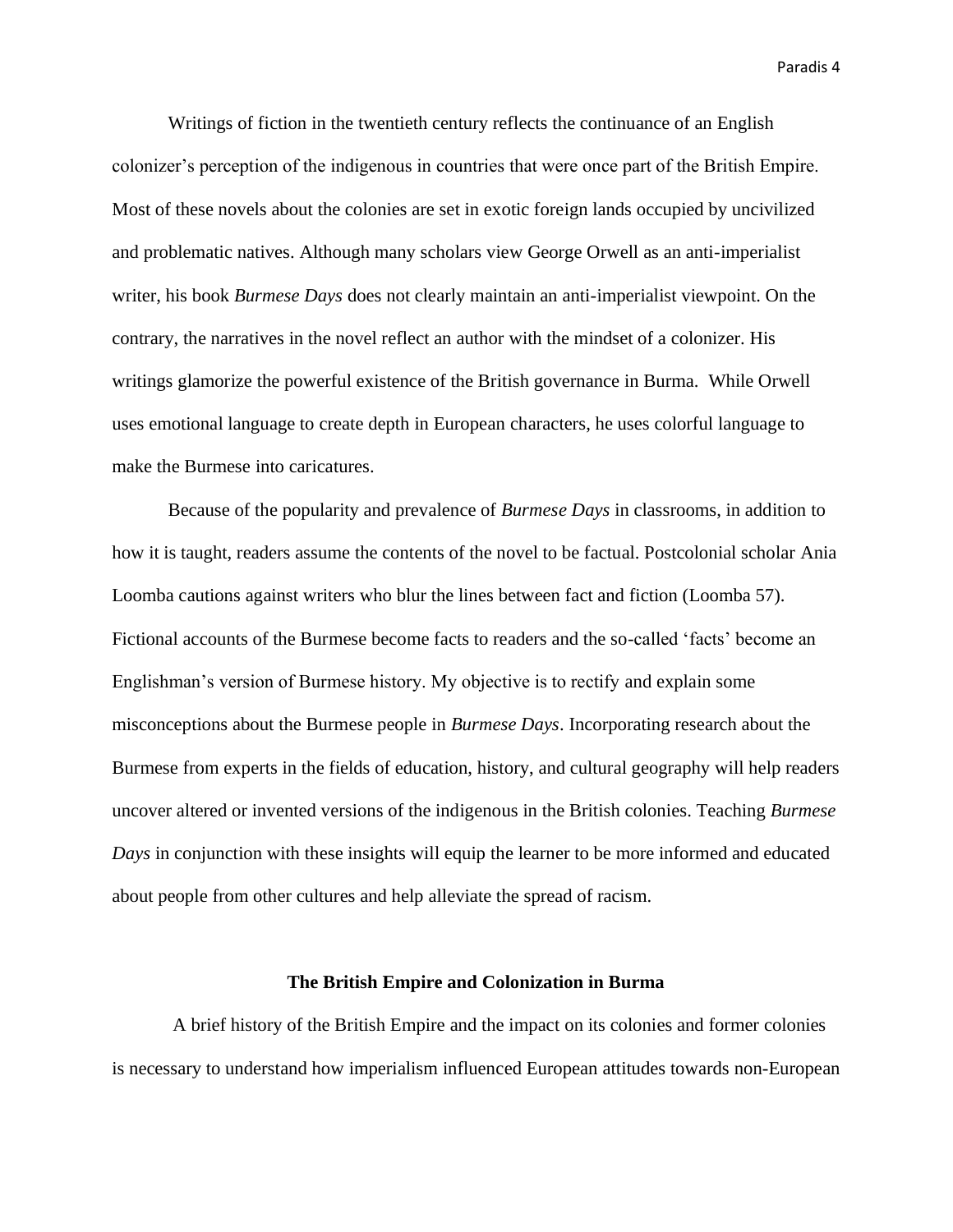people throughout the world. Imperialist beliefs about other cultures infiltrated all Englishspeaking nations through secondary and higher learning institutions. At the height of the British Empire, the English controlled territories that covered two-thirds of the landmass on Earth. For over a century, the British Empire was the largest empire in history and the most powerful entity ("British Empire" 1). In fact, "by 1913, the British Empire held sway over 412 million people, 23% of the world population at the time, and by 1920, it covered 35,500,000 km2 (13,700,000 sq. mi.), 24% of the Earth's total land area" ("The World Fact Book"). At the turn of the twentieth century, England's realm was coined as "the empire on which the sun never set," because England's territories spanned the globe from the Caribbean to Micronesia (Wilson 527). Because of the expanse and power of the British Empire, English publications in the nineteenth and twentieth centuries had the most significant influence on readers of English, and the writings empowered the English while they incapacitated non-Europeans. Knowledge is power.

The territories of the British Empire were not all ruled the same way and allowed for lesser or greater participation from the natives within the colonies. The British ruled directly, indirectly, and at times, used a combination of both direct and indirect rule. In all three instances, both ethnic demographics and social relations determined the type of governance. The mode in which England governed the colonies ensured them economic profitability. Direct control over the colonies allowed for higher infrastructure and more accessibility to resources such as supplies and military support; on the other hand, indirect rule over states "forced colonial officials to collaborate with local patrimonial elites to create some semblance of control" (Lange and Balian 317). Burma was ruled directly ever since the British invaded the country in 1824, and British colonization immediately affected Burma's landscape and economy. Significant environmental impacts to Burma's landscape and economy resulted from the construction of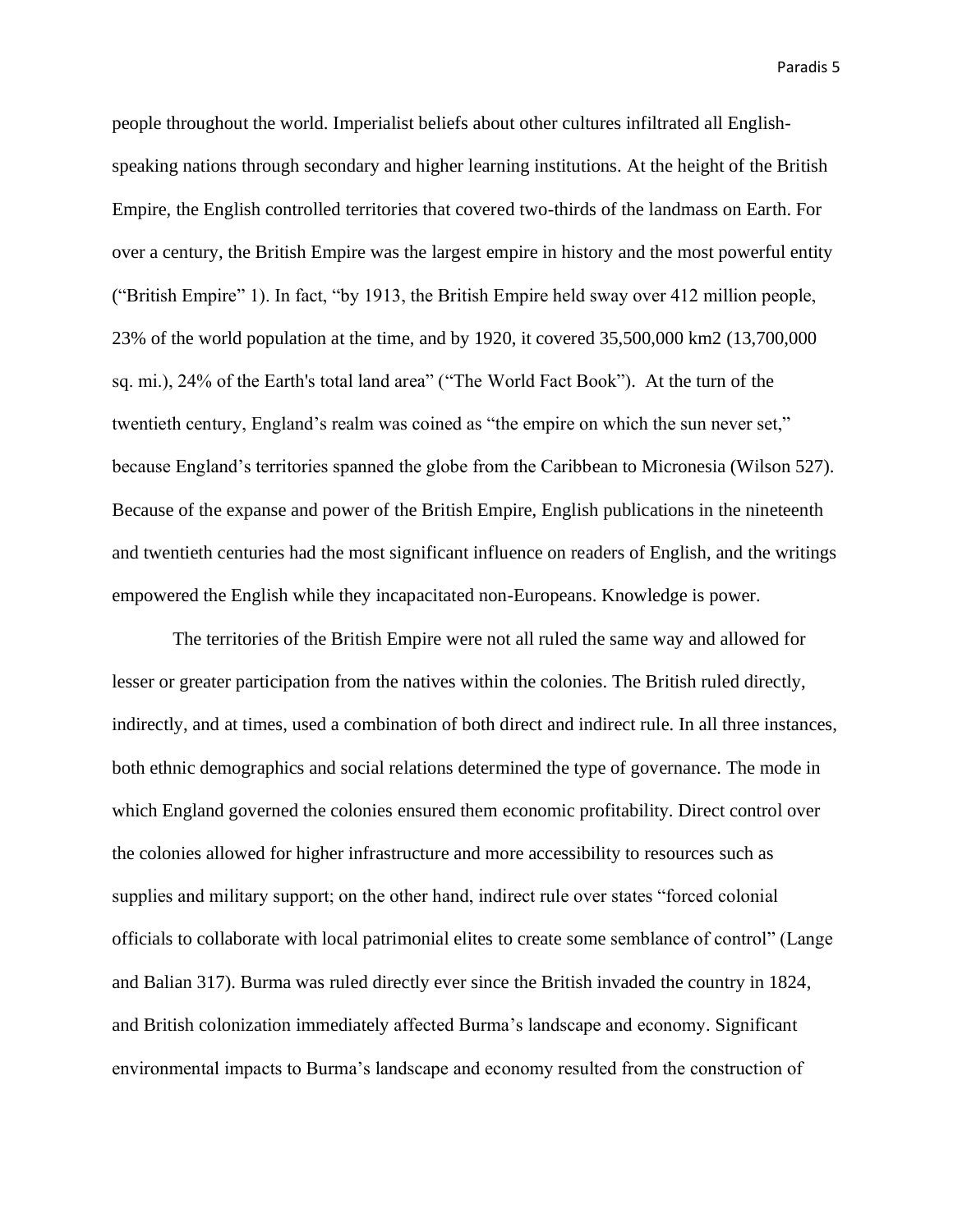shipping ports, railways, and roads. The primary purpose of the creation of an extensive infrastructure in the country was to invade and extract natural resources within Burma and export raw material back to England. During the process of direct control, the British changed Burma's social structure by moving its economic and cultural center from Mandalay to Rangoon. Mandalay, situated in the center of Burma, was where the Burmese monarchs ruled for over 300 years, and the city was accessible by natives and tribes from all the districts. However, Rangoon, located on the southernmost seaport of Burma, placed the people in upper Burma at an economic disadvantage. In his article on the impact of British colonial rule in Burma, economist Yada Saueressig-Schreuder writes that "insertion of colonial and economic policy" caused a decline in the function of the traditional Burmese government and social system. Ports and railroads the English built bypassed small villages, Burma's main cultural centers; thus, the Burmese became more dependent on the British and the new infrastructure profoundly changed Burma's economic and social configuration during colonialism. The destruction of Burma's social and political system led to Burmese hatred towards the British and their agents.

In George Orwell's novel, *Burmese Days*, adverse effects of imperialism are manifested through dialogues of the main character, John Flory. Also, it is evident in the novel that the British use direct rule to exert control over the Burmese. But Orwell does not condemn the institution of imperialism, and the central character lacks strength and integrity to fight the British Empire; instead, the central character is ambivalent and flawed. When *Burmese Days* is taught in educational institutions throughout English speaking nations and colonies, imperialistic ideologies are reinforced.

Imperialistic ideologies are reinforced in writings that homogenize people groups within the British colonies. It is essential for readers to understand that there are over thirteen ethnic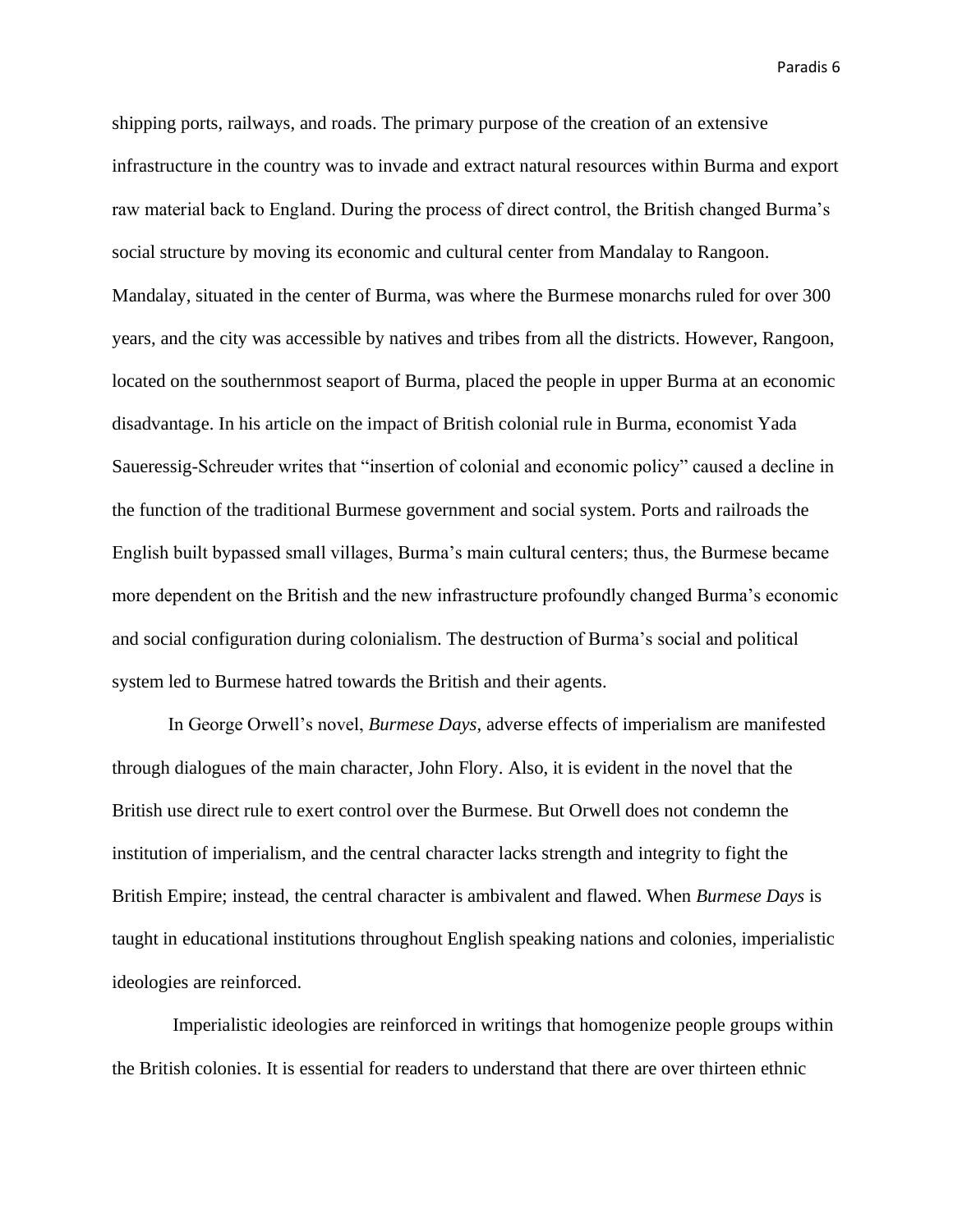tribes within Burma and that each tribe differs from other tribes in culture, language, tradition, and at times origin. Although the distinction of tribes is not evident in imperialistic literature, the English were aware of tribal animosity since the English conquered Burma in the nineteenth century. The British made use of the existing antagonism between various majority and minority tribes to keep the tribes from uniting and overthrowing their new regime (Lange and Balian 328). The imperialistic agenda to "conquer and divide" benefited the English and ensured the establishment of British rule. One of the greatest factions was between the Burmans and the Karens. In the early nineteenth century, before the British invasion, American Baptist missionaries came to Burma to spread Christianity. American Baptist missionaries converted members of Karen to Christianized and taught them to read, speak, and write English (Rajha 248). Also, the American Baptist missionaries were present in Burma during the three major Anglo-Burmese wars that took place between 1824 and 1885. They converted many of the people of the Karen tribe and. The English developed a close relationship with Christian Karens because they not only shared a common language, English, but they also shared the Christian religion. The British promoted the Karens to high governmental positions that gave them authority over people of other tribes (Lange and Balian 328). The Karens assisted the British armies during the Anglo-Burmese wars and fought against the Burman Tribe.

The ethnic rivalry only increased under colonialism, and the British Empire turned an informal communal structure into an official societal hierarchy when Karens became British agents. The direct rule in Burma not only precipitated violence, but it also established a biased social system where Karens subjugated the Burmans and established animosity between the tribes. To make matters worse between the Karens and Burmans, the English allowed the Karens to hold privileged political and economic positions within the British Empire (Wright 382).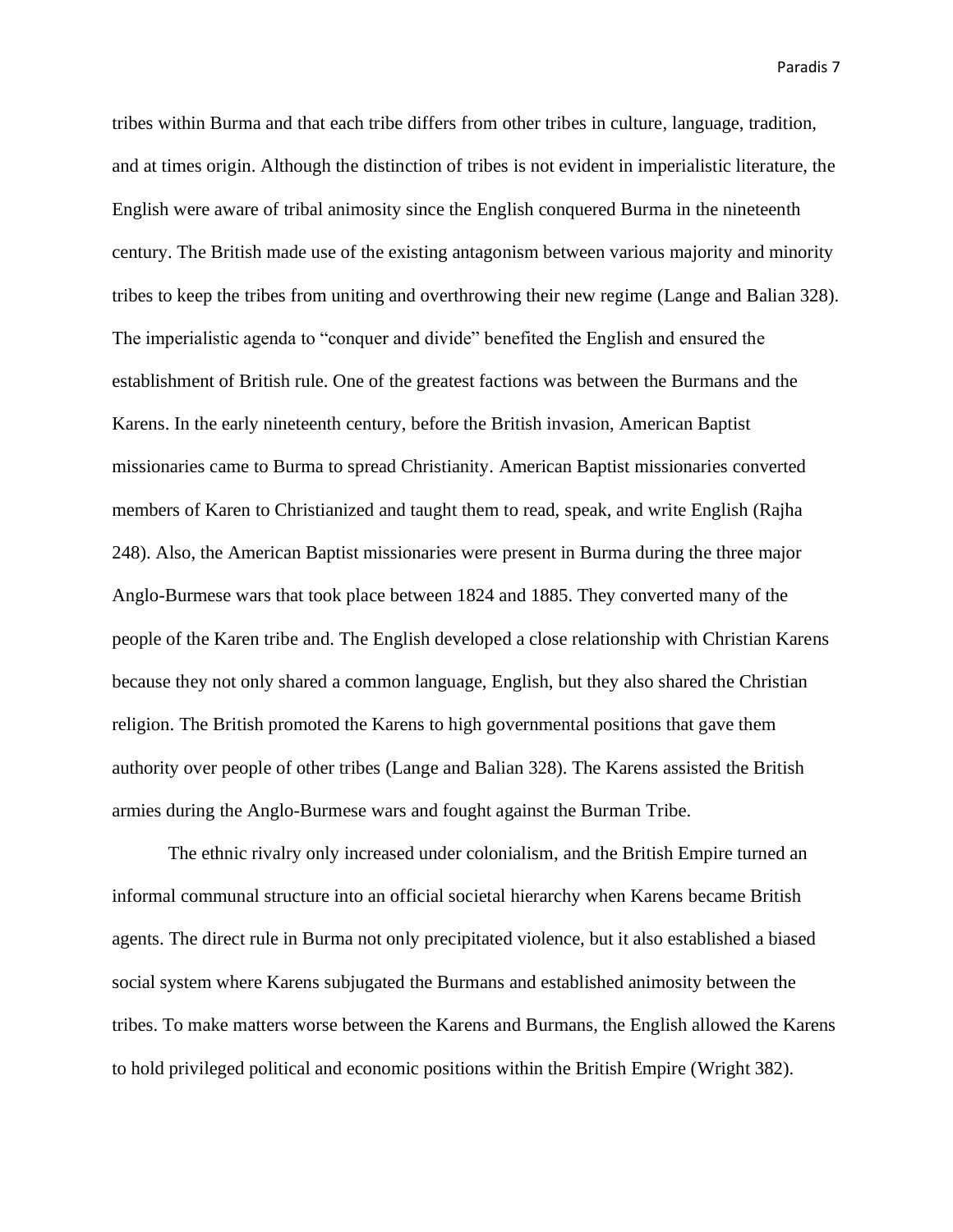Major contentions between Burmans and the Karens exists today, and the Burmans are still fighting the Karens in what is called *The Karen Conflict*: The Longest Ongoing Civil War. All of this conflict is due to colonialism.

# **20th Century Literature about British Imperialism**

As part of the British imperial curriculum in the twentieth century, English professors in colleges and universities often assigned literature of imperialism as reading material for their students. The literature of imperialism in the 19th and 20th centuries demonstrate how England's policies "extended the country's power and influence through colonization, use of military force, and other means" ("Imperialism"). English writers like Rudyard Kipling, who is considered the father of imperialistic literature, write narratives that paint pictures of realistic people, places, and events; however, the written contents often reflect the lives of ordinary English people in exotic locales and Kipling often extolls imperialism and expands on how colonization benefits colonized peoples. Below is an excerpt from Kipling's poem, "The White Man's Burden." The poet states how it is the 'burden" of Western civilizations to tame the "wild" people in the colonies:

Take up the White Man's burden,

Send forth the best ye breed Go bind your sons to exile, to serve your captives' need; To wait in heavy harness, On fluttered folk and wild— Your new-caught, sullen peoples, Half-devil and half-child. (Kipling)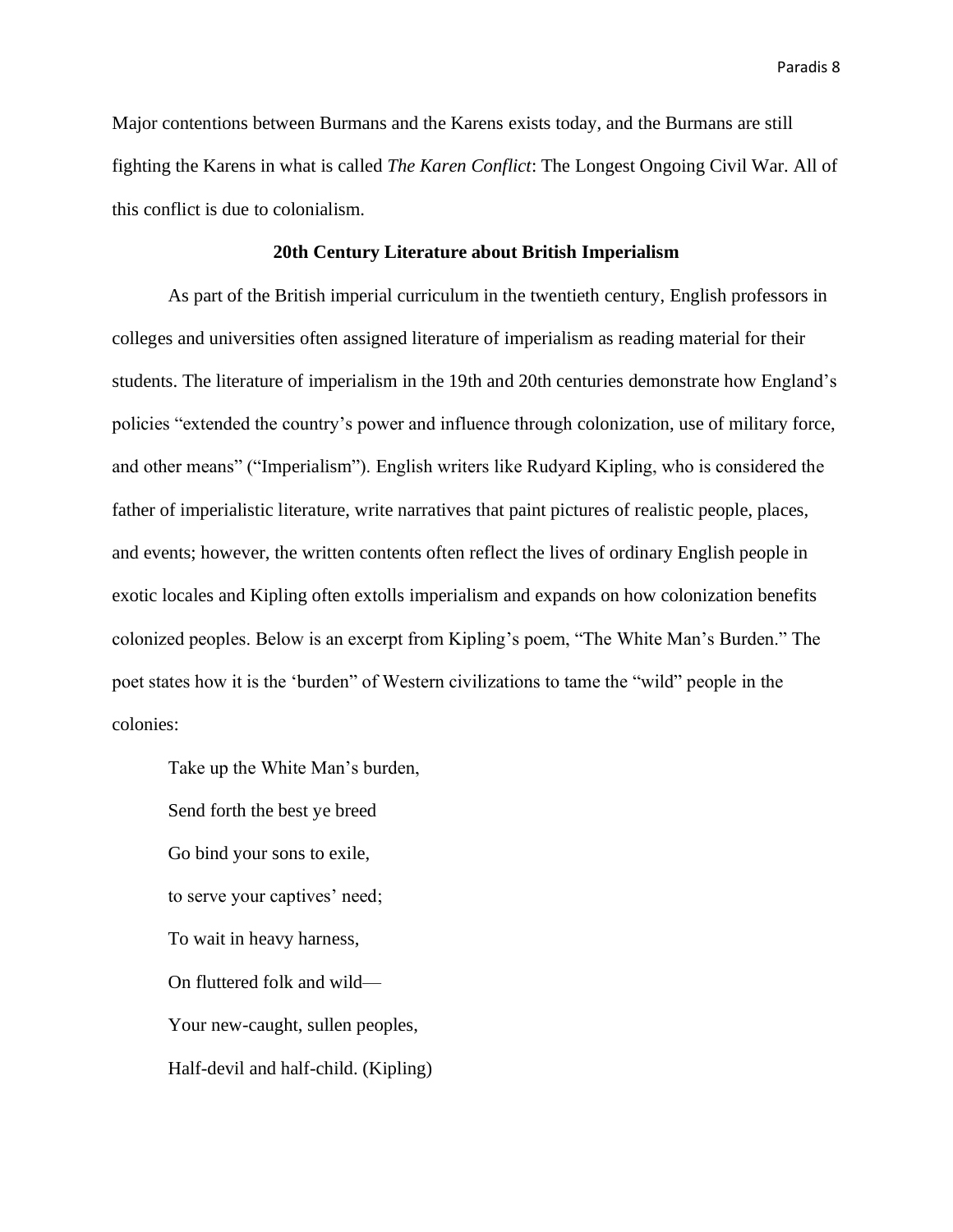The poet claims that the "White man" has a responsibility to send the "best ye breed," or the best Englishmen, to help take care of the "captives," or natives in the conquered territories. The poet diminishes the humanity of people in those lands and states that these detainees are "half-devil and half-child." Kipling's poem addresses America's colonization in its newly obtained territories of Cuba, Puerto Rico, Guam, and the Philippines. The poem justifies imperialism in general as a noble cause and confirms the merits of European colonization of the past 500 years.

Another imperialistic work by Kipling is in his novel, *The Jungle Book,* written in 1894. In the narrative, the main character, Mowgli, is a wild Indian boy who is raised by wolves. Like his poem "The White Man's Burden," Kipling's novel characterizes Mowgli, a representative of the Indian natives, as "half-devil and half-child" beings who live as animals in the untamed jungles of India. In the story, Mowgli's mentor, Baloo the bear, hits Mowgli gently when Mowgli forgets the "Rules of the Jungle." Baloo feels that it is "better [Mowgli] should be bruised from head to foot by me who love him than that [Mowgli] should come to harm through ignorance" (Kipling 17). In the same way, Kipling implies that the English discipline natives of the British colonies out of love so that they do not "come to harm" through their stupidity. Though Kipling intentds to create characters and settings that provoke nostalgic images of the exotic life in British India, in *The Jungle Book*, his characters and settings are not accurate representations from an Indian's point of view. His writings diminish the voices of the indigenous while they herald the role of the British.

Another example of how English authors promote literature of imperialism and belittle the indigenous is E.M. Forster's novel, A Passage to India. In his novel, Forster uses the setting and India's landscape to create questionable perceptions about India. The terrain is beautiful yet mysterious. The city of Chandrapore, where the story takes place, is first described as "abased,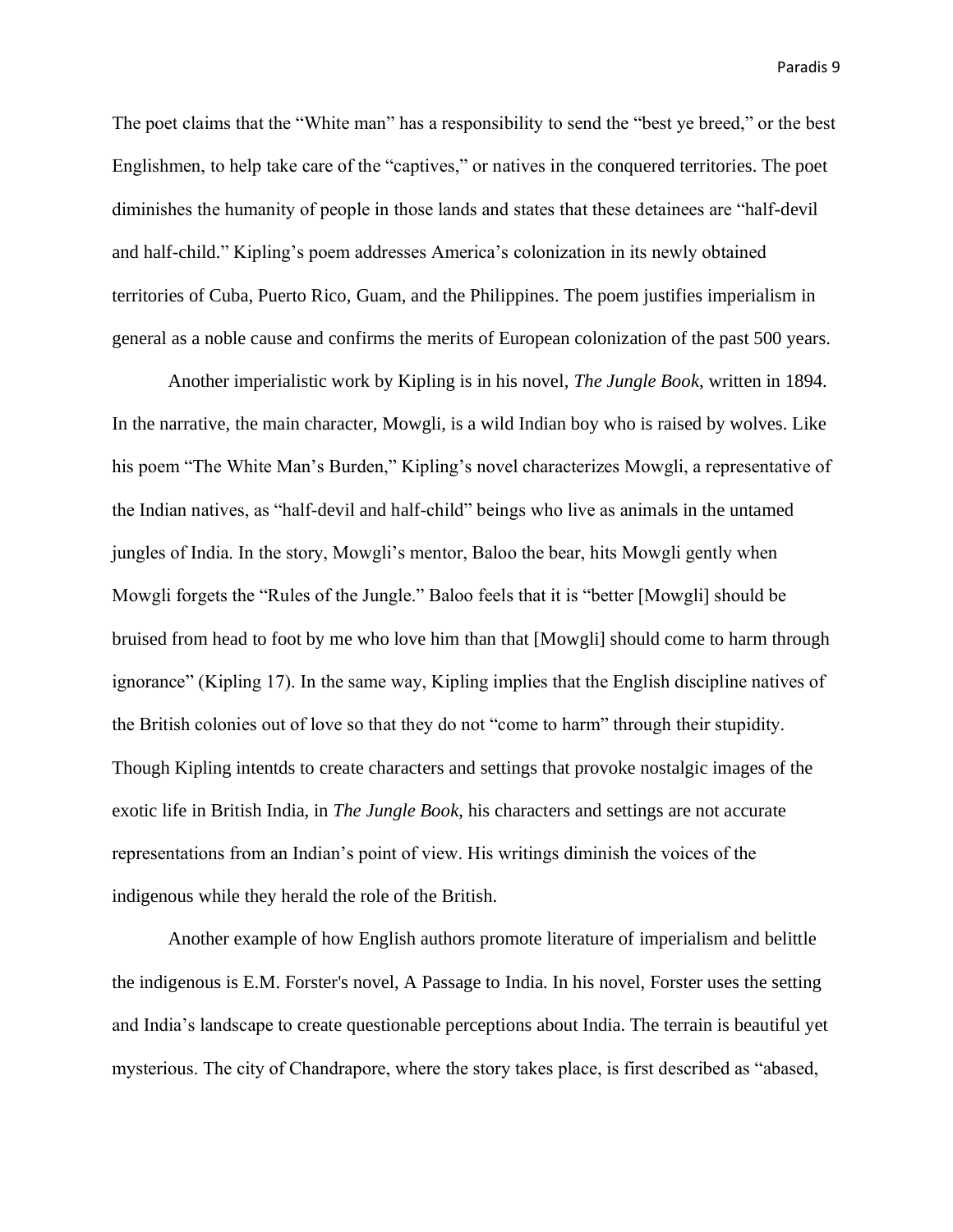so monotonous" (Forster 7). As the author continues to describe the town he states, "[t]he general outline of the town persists, swelling here, shrinking there, like some low but indestructible form of life" (Forster 7). The town is not only a denigration; it is compared to a type of sludge that carries inferior life forms. Forster uses bleak, descriptive words such as "dark," "rotting," and "excrescence" and builds readers' contempt for a place that "was never large or beautiful" (Forster 7). The portrayal of the town seems to be a political point of view rather than an accurate depiction. The language in *A Passage to India* appears to reflect imperialistic opinions of the British and their degrading interpretations of India's landscape.

Writers of imperialism like Rudyard Kipling and E.M. Forster glamorize English characters in the colonies, while they portray the natives as uncultivated or pathetic caricatures. Moreover, their writings solidify the colonized territories as dangerous, mysterious places that need to be tamed. It is not coincidental that the popularity of the literature of imperialism grew simultaneously with the expansion of the British Empire.

Contrary to the opinions of many critics, I find that many of Orwell's earlier works are not anti-imperialistic and do not oppose colonization; in fact, in Orwell's' earlier essays and short stories, the protagonist plays the role of the British oppressor. In Orwell's essay "A Hanging" (1936), a story about the hanging of a native Hindu, the main character is a British police officer. The author describes in detail the feelings and thoughts of the protagonist while he depicts the Burmese prisoner with beastly qualities when the prisoner sits in "condemned cells, a row of sheds fronted with double bars, like small animal cages." The prison guard, the oppressor, does not acknowledge the prisoner's humanity until just moments before the prisoner dies. When the prison guard finally sees the prisoner as a human being, he states, "It is curious, but till that moment I had never realized what it means to destroy a healthy, conscious man. When I saw the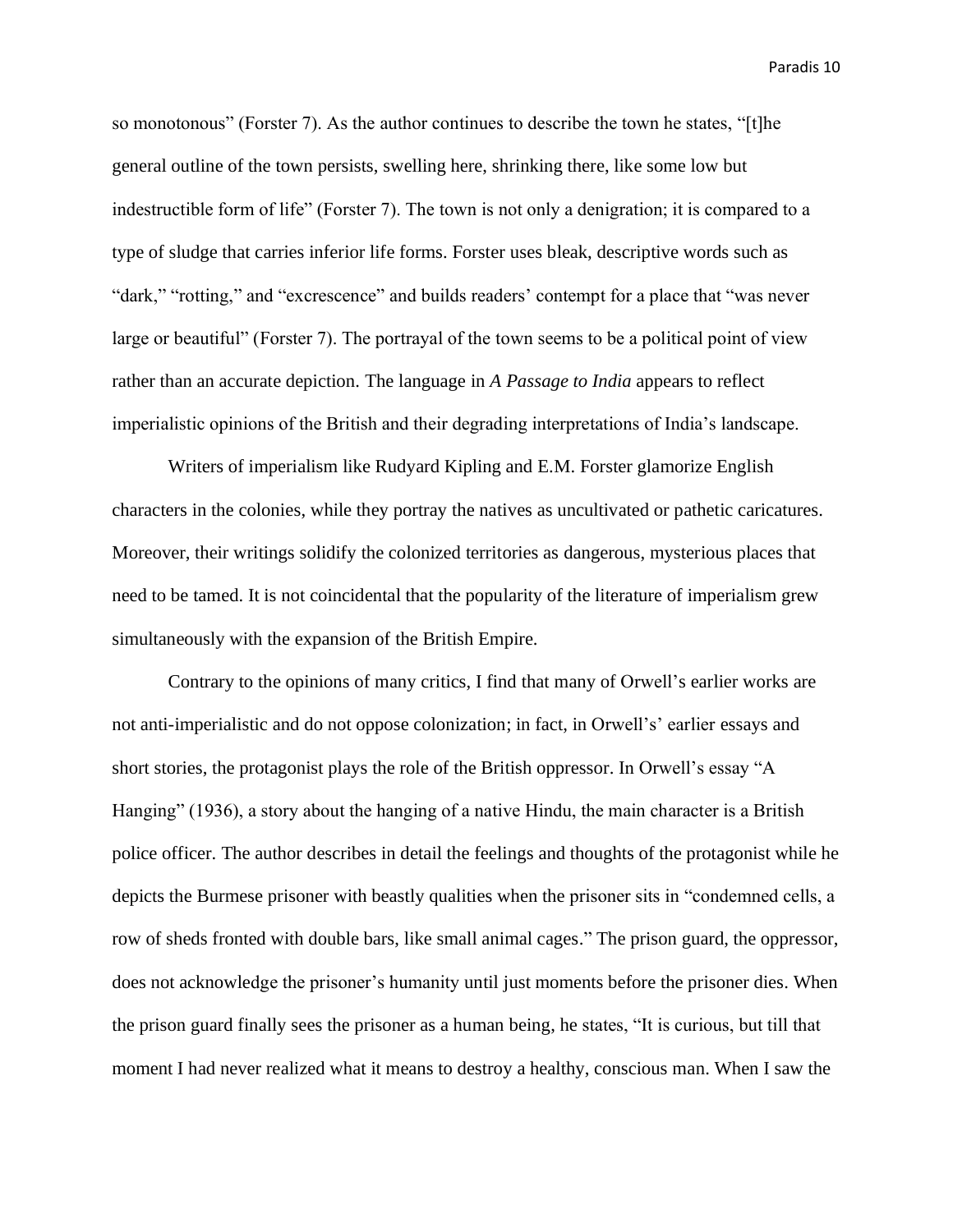prisoner step aside to avoid the puddle, I saw the mystery, the unspeakable wrongness, of cutting a life short when it is in full tide. This man was not dying, he was alive just as we were alive" ("A Hanging," Orwell). It is only at the end of the narrative that the prison guard recognizes the wrongness of hanging a man and shows remorse. Orwell uses the death of a native to get readers to accept the humanity of non-Englishmen when the prison guard finally develops sympathy for the Burmese man. Because Orwell inserts a paragraph about how one Englishman finally has sympathy for a native, critics like John Rodden view Orwell as an anti-imperialistic writer (Menand 1). However, in the same story, a minor English character, the Superintendent, diminishes the value of the natives. After the prisoner finally dies, the Superintendent "glance[s] at his wrist-watch. 'Eight minutes past eight. Well, that's all for this morning, thank God'" (Orwell). The Superintendent is a doctor who supposedly saves lives, yet after he kills a man, his only concern is his schedule rather than remorse for his involvement in the death of a man. Furthermore, the prisoner's only verbalization are the sounds "Ram! Ram! Ram! Ram! Ram!" as he hangs on the gallows with a piece of cloth stuffed in his mouth (Orwell). The author invalidates any value of the natives in Burma since the Hindu man dies without a voice and only one Englishman's pity is depicted. I argue that the Orwell is an imperialistic writer because he does not go far enough to show the prisoner's humanity through the voices of all his characters.

Similarly, in Orwell's essay, "Shooting an Elephant" (1936), the author allegedly expresses his hatred towards colonialism through the character of an English police officer stationed in Moulmein, Burma. However, the essay reveals more about the protagonist's conflict with the mob of Burmese than it does about the mistreatment of the Burmese under colonialism. When the narrator talks about the Burmese, he utters, "In the end the sneering yellow faces of young men that met me everywhere, the insults hooted after me when I was at a safe distance,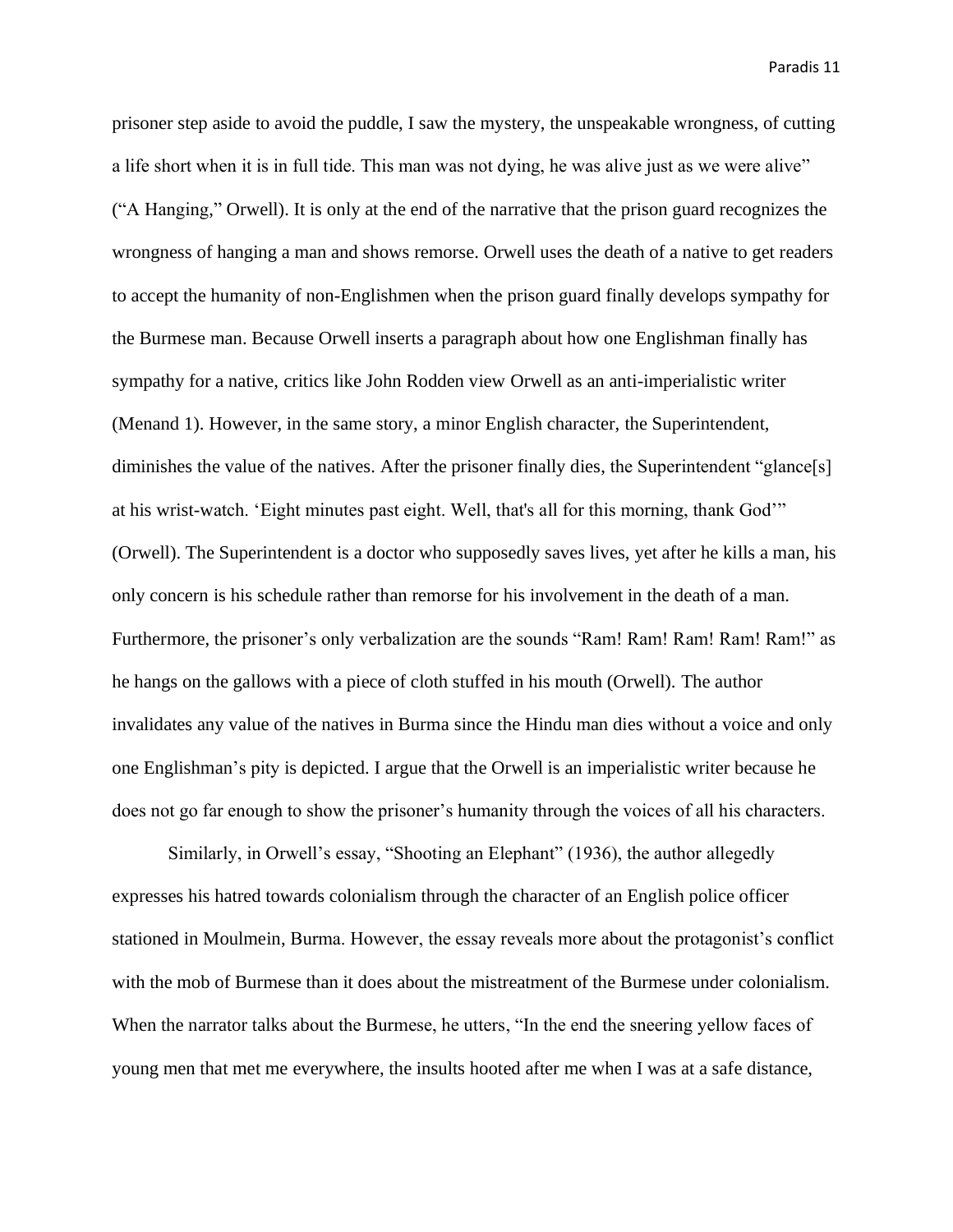got badly on my nerves. The young Buddhist priests were the worst of all. There were several thousands of them in the town and none of them seemed to have anything to do except stand on street corners and jeer at Europeans" ("Shooting an Elephant" Orwell). Some critics compare the protagonist to the conflicted person of George Orwell because the author notes he was forced to kill a rogue elephant while stationed in Moulmein in 1927 (Hays 5). Like Orwell, against his better judgment, the character in the essay is forced by the villagers to shoot a violent elephant that has killed a man and has destroyed property. When the Burmese mob pushes the British police officer to the elephant, he declares, "Here was I, the white man with his gun, standing in front of the unarmed native crowd--seemingly the leading actor of the piece; but in reality, I was only an absurd puppet pushed to and fro by the will of those yellow faces behind" (Orwell). The act of shooting the elephant could be taken as a metaphor of how imperialism, in the guise of a Burmese mob, forces its subjects to do things against their will. However, the essay details more about the English police officer's humiliation than it explains how the Burmese are powerless to act under imperialism. The Englishman emphasizes that the Burmese should be viewing him as a higher more powerful being than them; thus, the Burmese should be following his orders, not ridiculing him (Orwell). In his essays, Orwell proves he is not significantly different from other British. Orwell's inner struggles about his attitude towards the Burmese are found not only in the story "Shooting an Elephant," but also in *Burmese Days*.

Though some critics like Rodden feel that Orwell criticizes British imperialism and uses satire to demonstrate inefficiencies in colonialism in *Burmese Days*, I find he also uses satire to suppress the voices of the indigenous and mocks them (Rodden 519). Satire, is a literary device writers use to prove a point, is defined as, "The use of humor, irony, exaggeration, or ridicule to expose and criticize people's stupidity or vices, particularly in the context of contemporary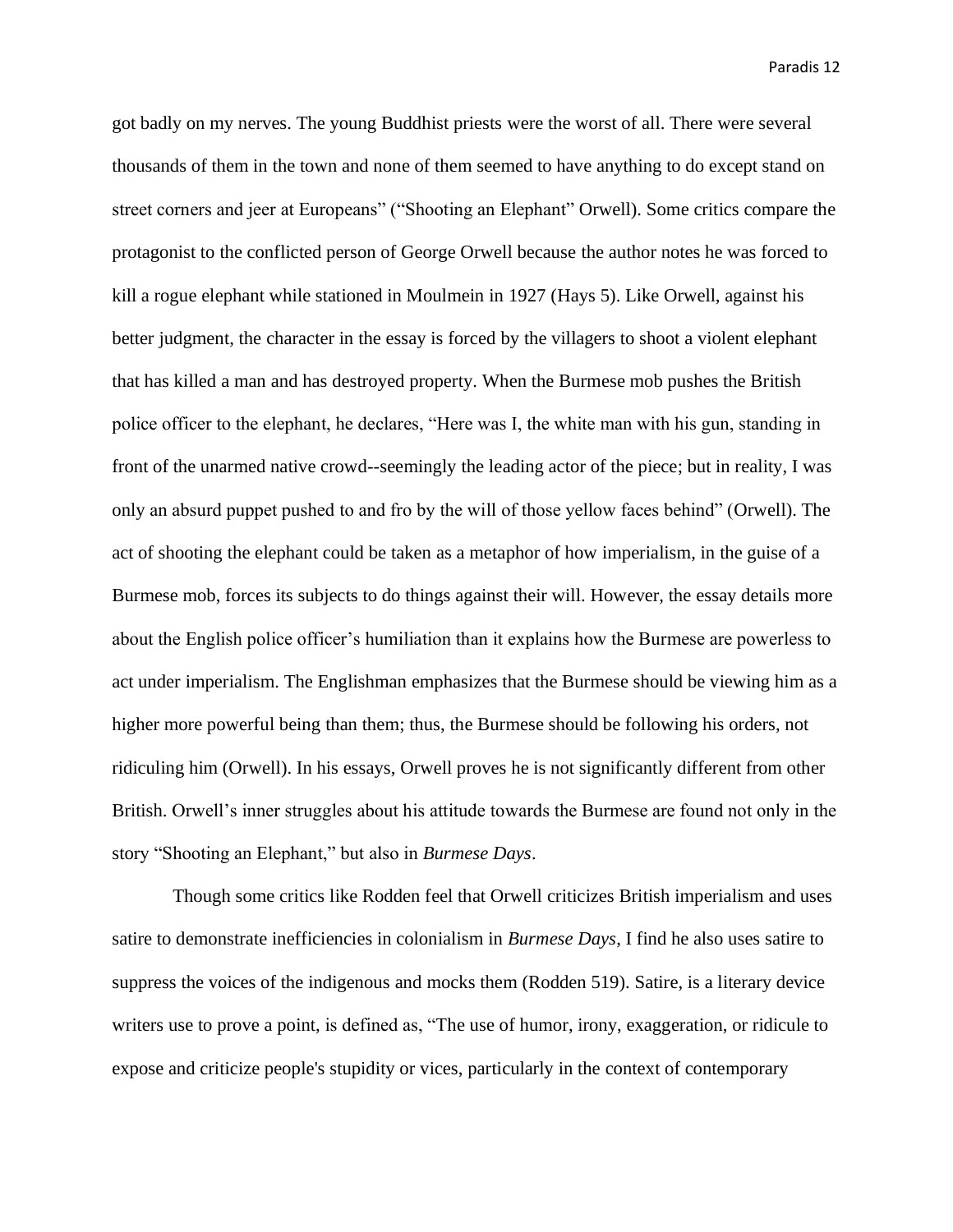politics and other topical issues" ("Satire"). In his novel, Orwell exaggerates how unscrupulous the Burmese are through the antagonist U Po Kyin. U Po Kyin's greed for money and need for power overpowers any authentic representations of the Burmese and Indians. The caricatures of the antagonist and other characters in *Burmese Days* are the author's misconceptions which mislead readers and will be discussed later in this paper.

Robin Jared Lewis' journal article compares E.M. Forster's *Passage to India* to *Burmese Days*. Both novels are published at the beginning of the twentieth century and are written by Englishmen about British imperialism. The protagonists in both stories are Englishmen living in remote colonies of the British Empire, and they describe in detail the relationships the Englishmen have with the natives in the lands. Lewis emphasizes how Orwell's experience in Burma as a young adult and a policing agent for the British Empire dramatically influences the author's negative representations of the Burmese people. His inaccurate representations build the foundation of his Burmese characters in his novel. Readers regard Orwell's interpretation of the Burmese as realistic, especially those who have never traveled outside of Europe. Gal Gerson, an associate professor of Political Studies at the University of Haifa in Israel, espouses that Orwell described things as he saw it and included normative behavior in political, social, and religious realms (Gerson 12). The Online Oxford English Dictionary defines realism as "the quality or fact of representing a person or thing in a way that is accurate and true to life. Literary realism, in contrast to idealism, attempts to represent familiar things as they are" ("Realism"). Many readers in the early twentieth century assumed that Orwell was expert on the Burmese and their culture because he was born in British India, spent five years in Burma, and had relatives still living in Burma. Orwell has been called a realist writer, but his realism is a misinterpretation of reality and *Burmese Days* must be read through the critical lens of postcolonial theory.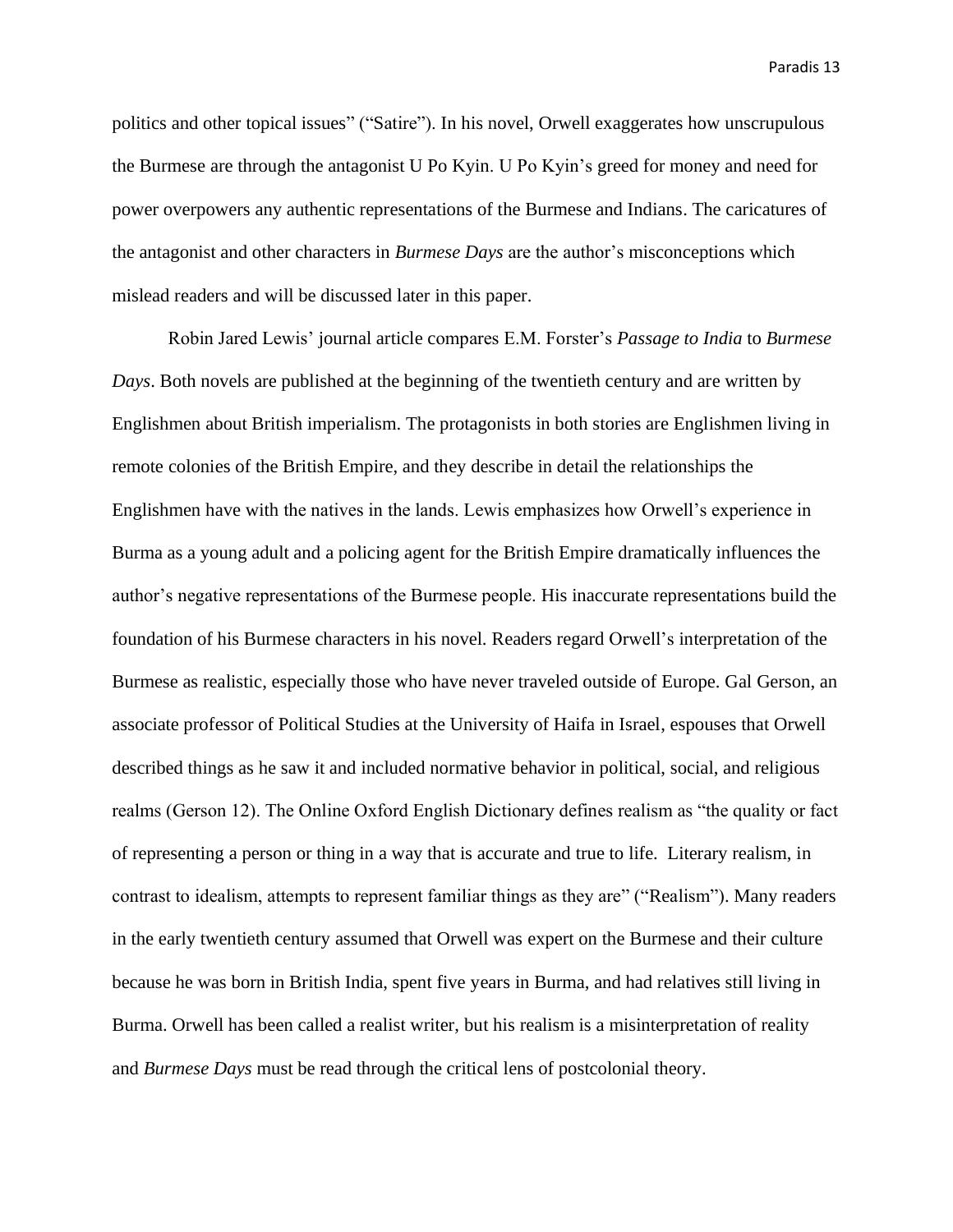# **Postcolonial Theory**

Postcolonial theory plays an essential part in interpreting literature because it is through the disciplines and practices of this theory that readers can identify misconceptions of the Burmese in *Burmese Days*. Edward Said conceived postcolonial theory, in his book *Orientalism* (1978), in which he stated that Europeans view non-Europeans as "the others," and give them labels such as "Orientals," and set themselves apart from and above non-Europeans. Over the centuries, European, writers, poets, and artists, in collusion with ruling parties, created and reinforced images of the "other" for political gain. Postcolonial theorists are interested in researching what happens to a people group during and most importantly after a period of colonialism. The term "colonialism" in this context does not refer to colonialism in North America that began in the fifteenth century; rather, the term "colonialism" refers to the colonies of European empires in the Africa, Asia, Central America, South America, and Australia.

In *Orientalism*, Said continues to argue that imperialistic nations create false and distorted images of the indigenous and natives of the colonies for nationalistic promotion. He surmises that publications about European colonies during the nineteenth and twentieth centuries purposely include repeated illustrations and written images of people of the colonies. For example, women are portrayed as being sensual, men are depicted as barbarians, and the places are described as dark and mysterious. After extensive research, Said concludes that the publications had little or nothing to do with the actual places and the natives, and that the English systematically used false images to maintain and gain power over the territories. In his words:

Orientalism is a style of thought based upon an ontological and epistemological distinction between 'the Orient' and (most of the time) the occident. Thus, a very large mass of writers, among whom are poets, novelists, philosophers, political theorists,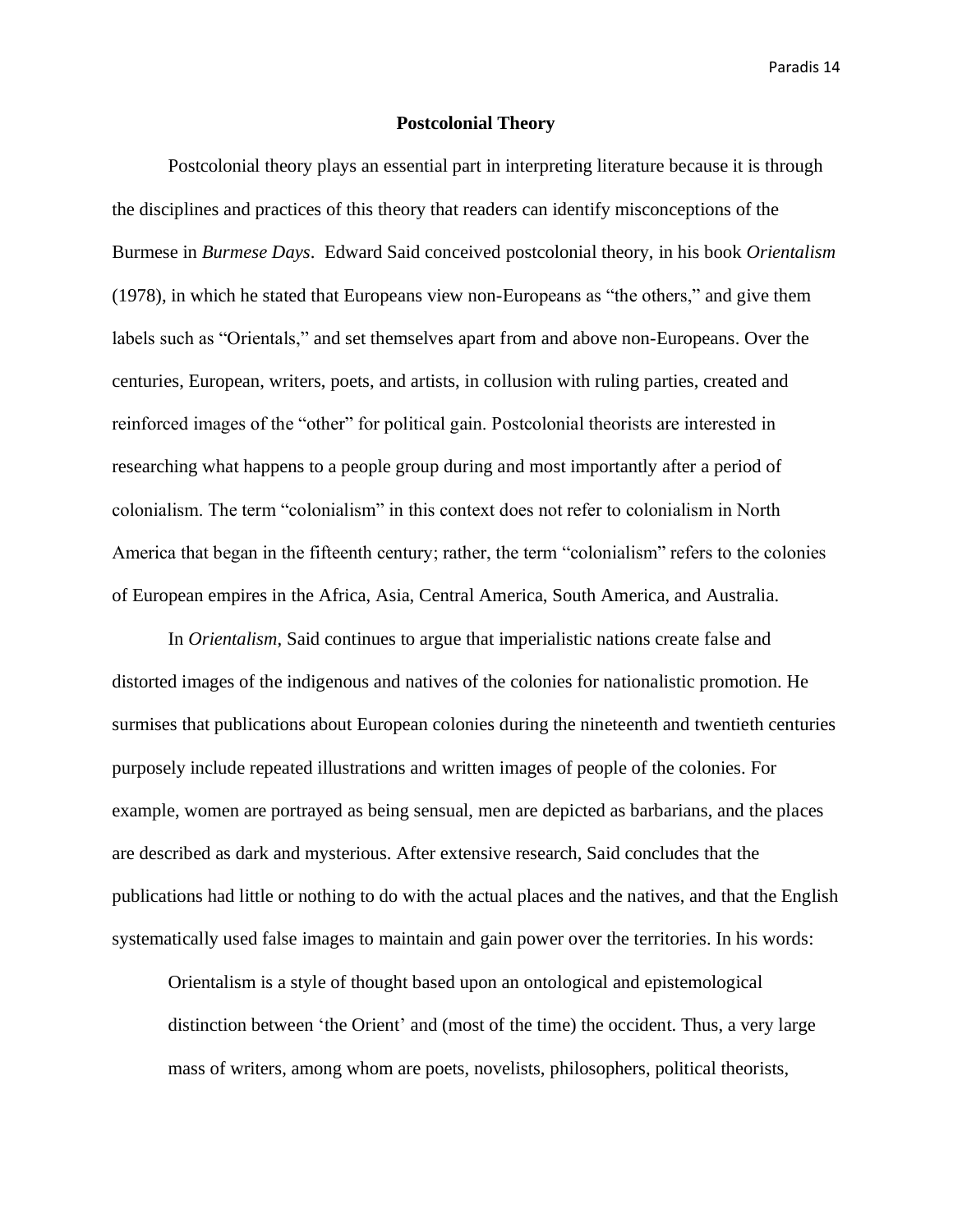economists, and imperial administrators, have accepted the basic distinction between East and West as the starting point for elaborate theories, epics, novels, social descriptions, and political accounts concerning the Orient, its people, 'mind,' destiny, and so on.... (Said 615).

Thus, Said argues that English novels of the nineteenth century are all novels of imperialism.

Discussion of literature must include the perspectives of the indigenous for teachings to be authentic and accurate. All literature needs to be read through the lens of postcolonial theory and include multiple perspectives so that both the colonizer and the colonized are reasonably understood. Postcolonial theorist Ania Loomba argues that English publications manipulate "readers' distorted conceptions of non-Europeans" (Loomba 110). In her book *Colonialism/ Postcolonialism*, Loomba insists that "colonial attempts to classify, record, represent, and educate non-European societies [are] efforts to re-order worlds often incomprehensible to the masters and make them more manageable and available for imperial consumption and exploitation" (Loomba 110). Major strategies in gaining power over people are to separate Europeans from non-Europeans and make them outsiders. So according to Loomba, the rationale of British writers is to convince readers that the English are good and fair, and the "others" are evil and irrational; therefore, "others" need to be governed by Europeans. Moreover, Loomba's statement that the English made efforts to "re-order worlds" supports my argument that imperialist British writers purposefully omitted non-European points of view to shape the minds of readers and justify colonization of remote nations. Loomba's book is essential in connecting my thesis to postcolonial theory and the dangers of teaching Orwell's *Burmese Days* solely from an English viewpoint; instead, literature discussion must include the perspectives of the indigenous. By stating that the colonizers wanted to "educate non-Europeans," and "re-order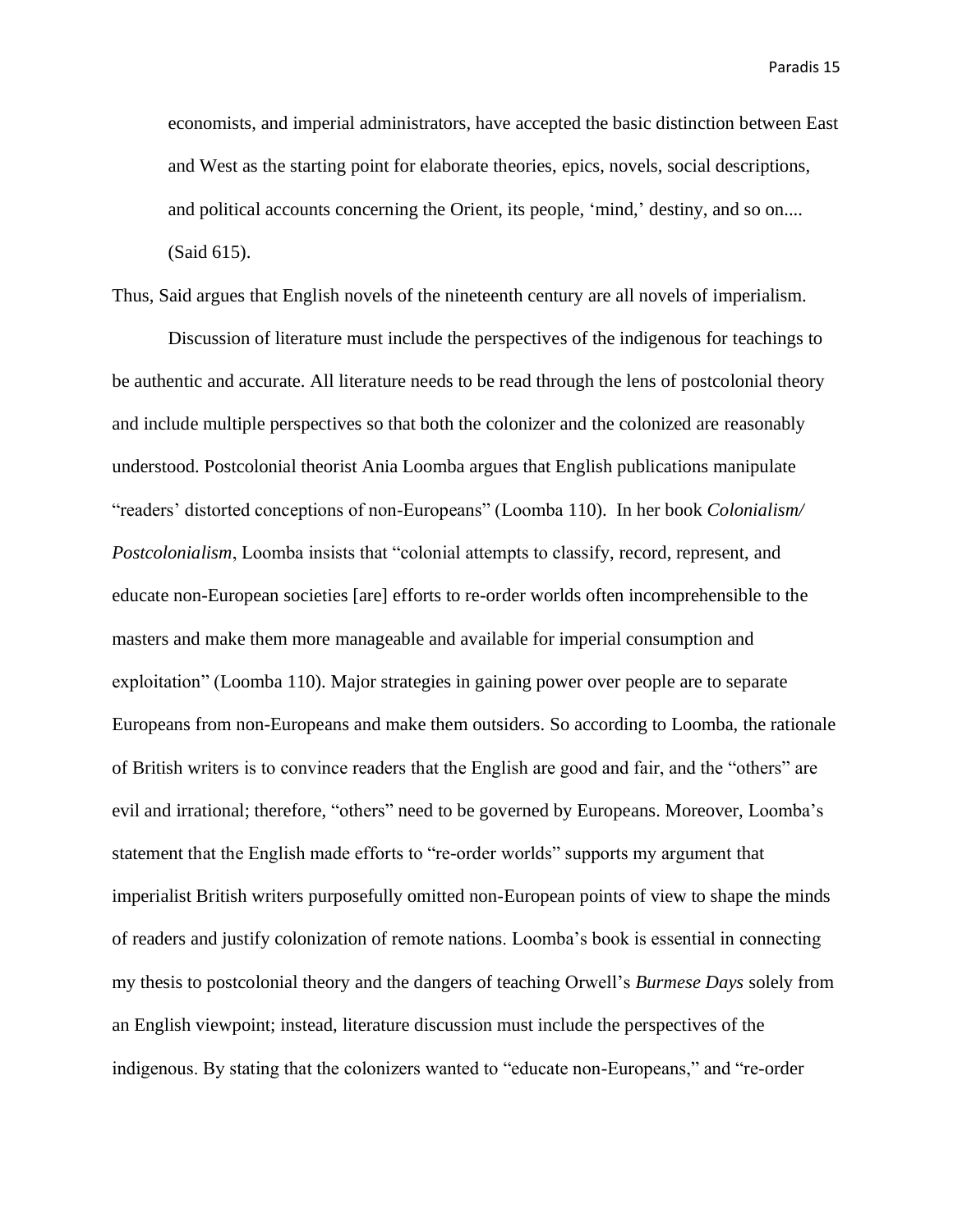worlds," Loomba surmises that anything written by the "masters" is for self-centered imperialistic purposes. The author further explains how the categorization of indigenous people is not an invention of colonialism and that racial stereotyping goes back to the Greek and Roman periods "which provide some abiding templates for subsequent European images of 'barbarians' and 'outsiders'" (Loomba 113).

Furthermore, Loomba asserts that in the late-nineteenth-century, "Scientific discussion, rather than challenging existing stereotypes, extended the notion and developed the beliefs of native barbarism over sexuality and savagery" (Loomba 125). In essence, in the late nineteenth and early twentieth centuries, the theory of Social Darwinism was used as a philosophical justification for imperialist, colonialist, and racist policies since it sustained the belief that Anglo-Saxon and Aryan cultures were biologically superior. According to the theory of Social Darwinism, "the weak [are] diminished and their cultures delimited while the strong [grow] in power and in cultural influence over the weak. Social Darwinists [hold] that the life of humans in society [is] a struggle for existence ruled by 'survival of the fittest'" ("Social Darwinism"). According to Social Darwinism, Europeans are more advanced than non-Europeans because those who have conquered foreign lands are the fittest to rule over the people they have dominated.

While I agree with Said and Loomba, and their arguments that literature has promoted the worldview of Europeans and has demeaned non-Europeans, I believe scholars and teachers need to re-educate people to give a voice to the natives of former British colonies. By reeducation, I mean that educational institutions need to use historical and cultural data about the indigenous of the land when they teach literature of imperialism. Other postcolonial theorists disagree with Loomba on how postcolonial literature should be taught. They believe that the past should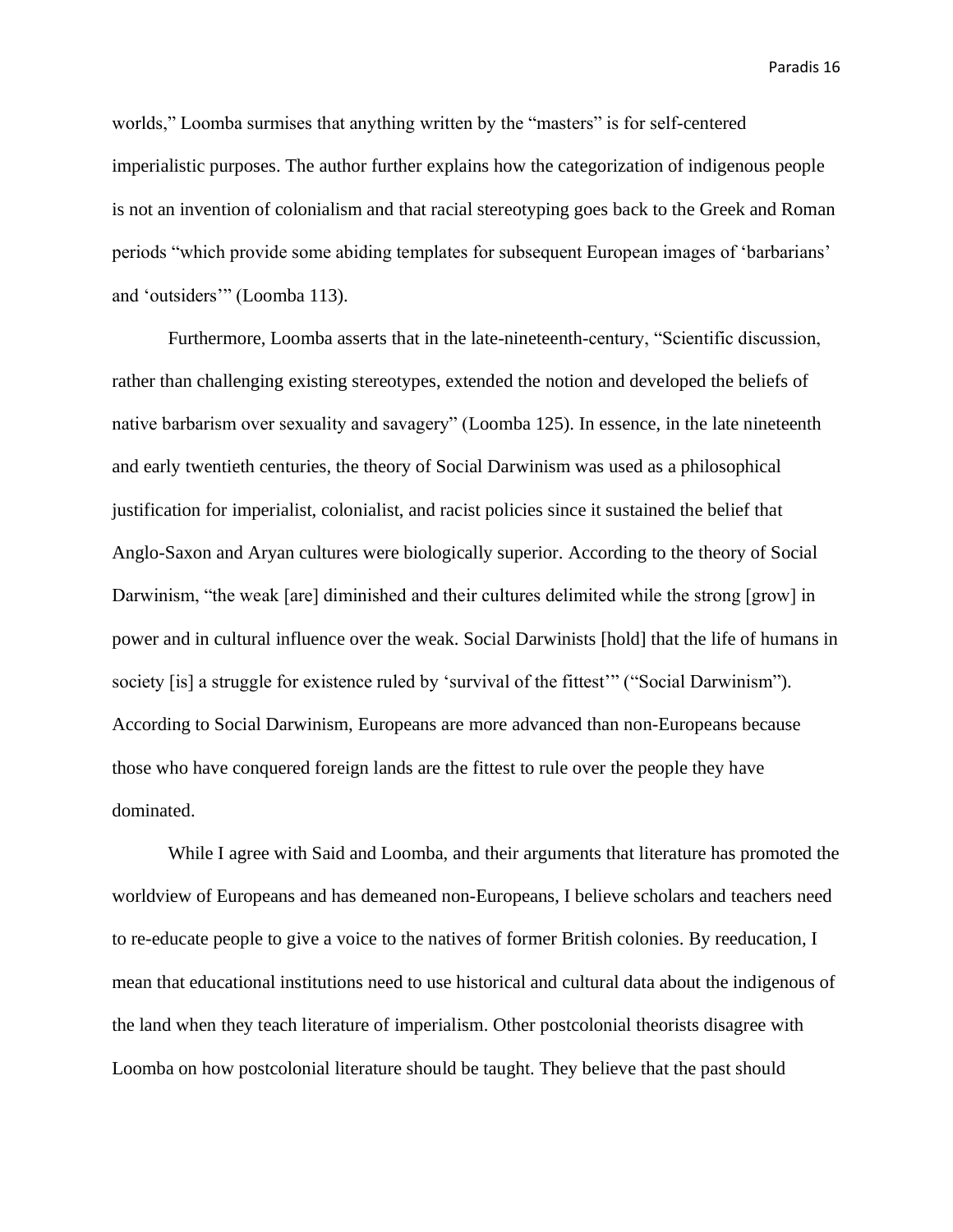remain in the past and theorists need to play a more supportive responsible role in bringing forth understanding between the former colonizers and the colonized. For example, postcolonial critic Gayatri Spivak recognizes that the voices of the subjugates must be heard but states that it is an impossibility to reconstruct their voices (Rai 2). Spivak espouses that Postcolonial theorists need to participate in a more responsible role to bring forth unity between the subjugator and the subjugated. She argues that postcolonial theorists need to critique literature "without inclining toward irrationalism: obtuse angling," and perpetually arguing about the "evils" of imperialism and its aftermath because revealing the "evils" alone is not an effective means to re-educate people (Rai 3). I disagree with Spivak because if readers are made aware of the vices of imperialism, they may assurajme that the subjugation of people groups are natural and essential in history.

As a matter of fact, in the late-nineteenth and early-twentieth-centuries, fictional literature was used as propaganda in the British Imperial Curriculum to promote the expansion of the British Empire. British educators used novels like *Burmese Days* to justify colonization in foreign lands. Though most critics in the twenty-first century now refer to *Burmese Days* as an anti-Imperialist novel, the damages from past improper teachings of the novel have not been erased. Indeed, Orwell sets himself apart from other writers of imperialism, like Kipling and Forster because he establishes the precept that colonialism is an ineffective, self-serving system. However, in *Burmese Days*, Orwell does not go far enough in his criticism of imperialism since his novel does not include examples of grievous afflictions colonization causes on the natives in Burma. Moreover, the author does not provide substantial perspectives from the natives' point of view; instead, *Burmese Days* is an Englishman's assessment of Burma and its people. Readers need to approach literature from multiple perspectives and be better educated about not only the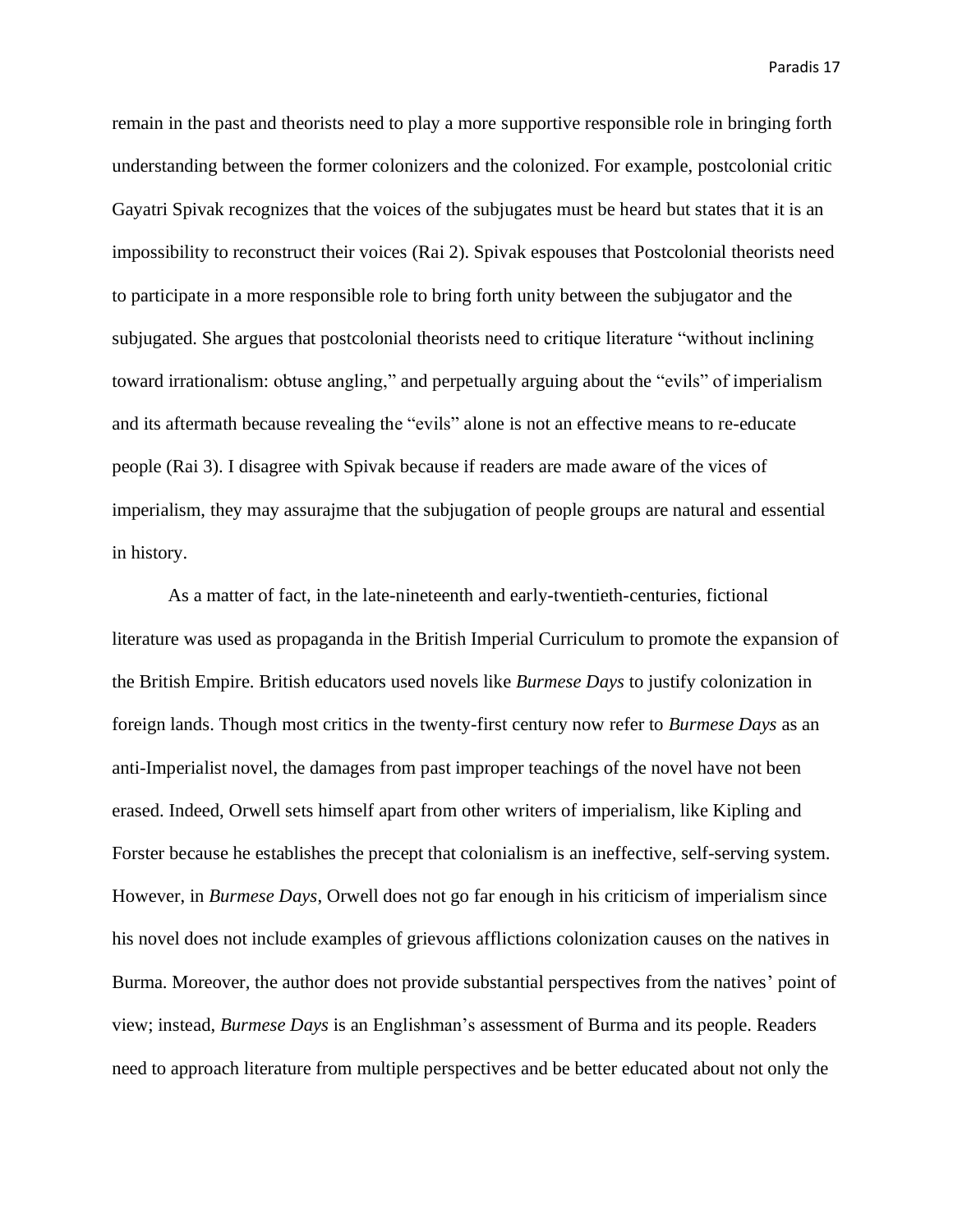content of a novel, but also about its context. To truly understand how *Burmese Days* in not an anti-Imperialist novel, readers need to know about George Orwell's biography and details of his relationship with the Burmese.

## **Eric Arthur Blair and George Orwell**

George Orwell was born Eric Arthur Blair on June 25, 1903, in Motahari, British India near Katmandu. His father Richard W. Blair was a British civil servant agent in the "Opium Department of the Indian Civil Service" during a time when the Opium trade was a viable legal commodity (Shadow 2). His mother Ida Blair (nee Limouzin) came from a French family and was born in British India; she grew up in Burma in the port town of Moulmein, where her family was in the distillery and timber business (Wright 10). The author changed his name from Eric Arthur Blair to George Orwell just before he published his first book in 1933, *Down and Out in Paris and London*, a memoir of when the author spent six years in poverty on the streets of Paris and London. One of Orwell's biographers writes that Orwell changed his name because he was "afraid of shaming his family" (Sutherland 1). Since the contents of the author's memoirs include how he lived in poverty as a vagrant, Orwell felt his writings could embarrass his "middle-class family." Yet, some critics conjecture that he changed his name because he never liked the name "Eric Blair," and thought "George Orwell" sounded more English (Sutherland 1). It is interesting that he would want a name that was more outwardly "English," and attaches him to the system of imperialism. His new name closely associates Orwell to a society whose government policy of imperialism he grows to despise.

His mother moved him and his sister to England to raise them as "English subjects" while his father remained in India (Shadow 3). Orwell grew up in England and spent five years at the prestigious Eton School for "princes and non-princes alike" from 1918-1921 (Shadow 4). At a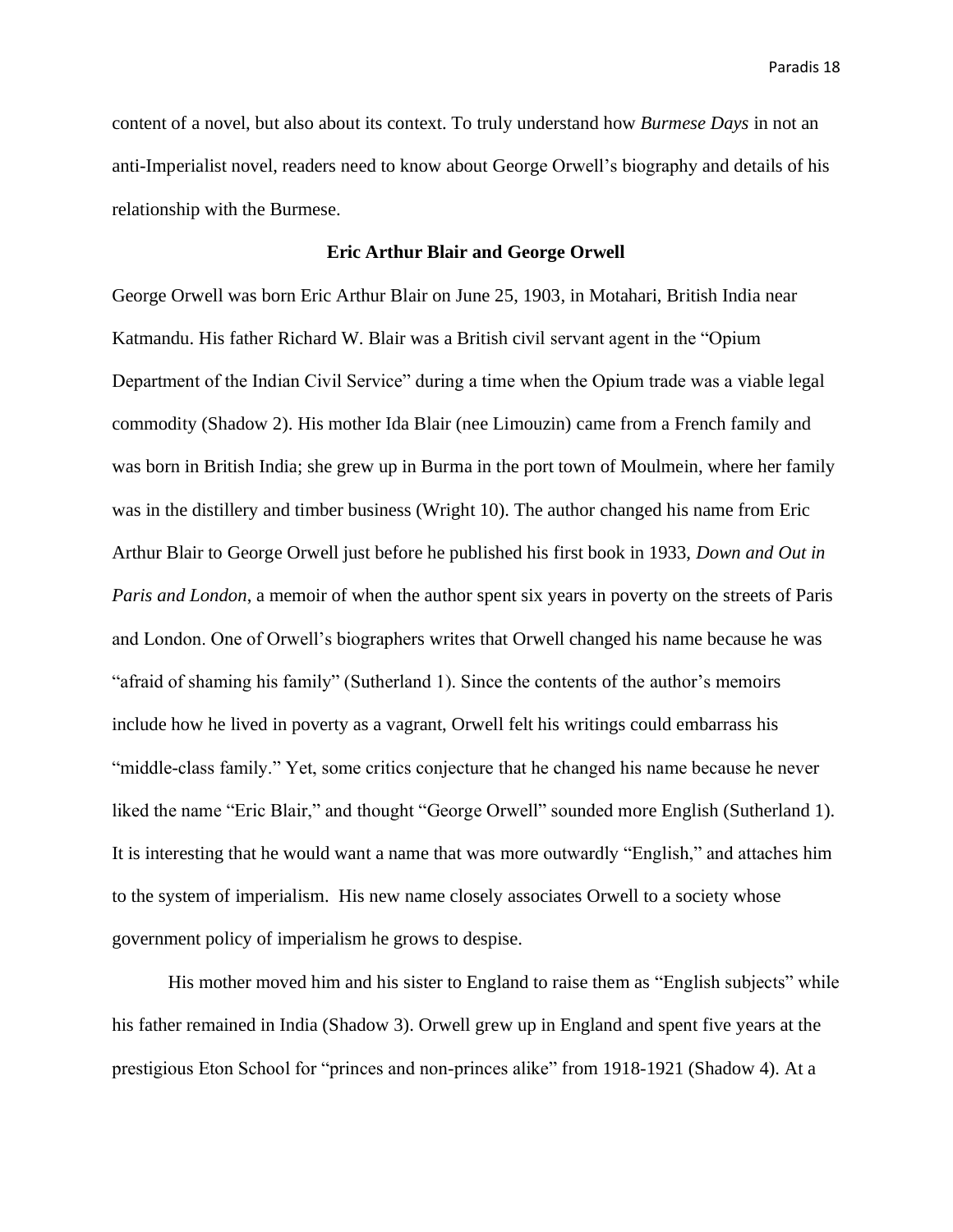young age, he experienced how the upper class of society belittled the lower classes and how the "elite" classes had a sense of entitlement (Hays 1). In George Orwell's autobiography, he states that he was not fond of attending a university, so in 1922, like his father, he joined the Imperial Civil Services in British India. He chose to go to Burma instead of India because his mother's family still resided in Burma and there, Orwell became a policeman and oversaw over 200,000 English and Burmese civil servants. Incidentally, his first post was Moulmein which was the setting of his famous essay "Shooting an Elephant." The depicts a semi-autobiographical event that occurred when he was serving here as a police officer in the 1920s (Hays 5). George Orwell worked as the sub-divisional police officer of Moulmein and like the rest of the British who were military occupiers, he was hated by most of the people in the village and the "Burmese [tripped] Orwell during soccer games and [hurled] insults at him as he [walked] down the street" (Meyers 21). He was later transferred to the village of Katha, which is the setting for the book *Burmese Days* that he changed to Kyauktada. In his biographies and interviews, Orwell is ambiguous about his years spent in Burma, and most of the details about his experiences in Burma are found in his essays about Burma and his novel *Burmese Days* (Meyers 3). Orwell quickly became disillusioned with the system of imperialism, so after serving in Burma for five years, he abruptly left the country and went back to England in 1927.

Orwell originally began writing *Burmese Days* in 1928, after returning from Burma, but it took the author over six years to complete the novel because he was conflicted about his feelings about the Burmese people (Hays 6). *Burmese Days* was published in 1934 when the British Empire was at its decline. The novel not only reflects Orwell's views about the injustices of imperialism, but it also reveals his internal conflict about his experiences in Burma and his attitudes towards the Burmese and their culture. Like the narrator in "Shooting an Elephant,"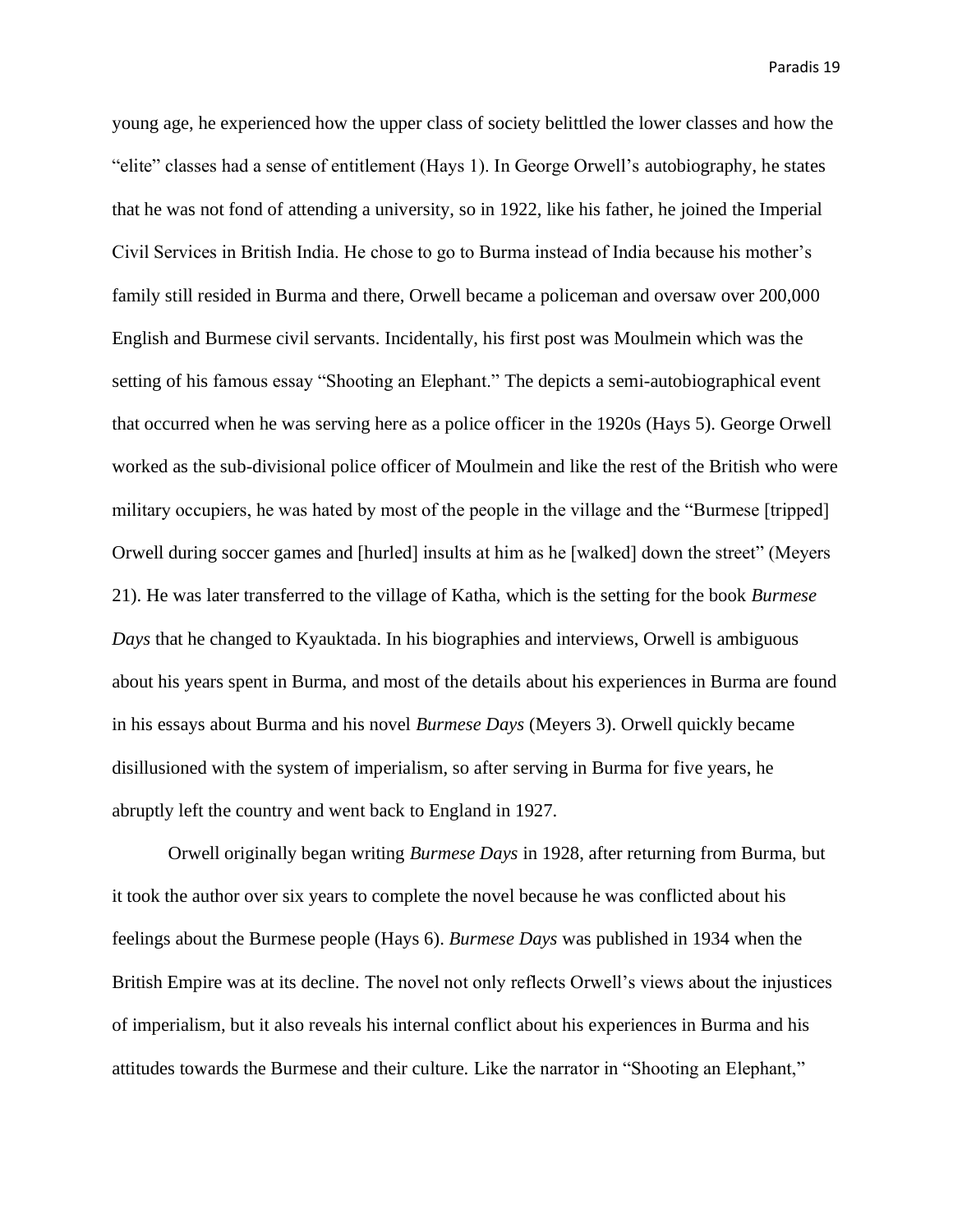Orwell becomes disillusioned and "[finds] himself attracted and revolted at the same time by the Burmese" ("Shooting an Elephant" Orwell). Through vague descriptions of the indigenous and unclear relationships between the colonizer and the colonized, Orwell demonstrates his ambivalence that was also on display in his autobiographical essay "Shooting an Elephant." In the essay, the narrator remarks, "All I knew was that I was stuck between my hatred of the Empire I served and my rage against the evil-spirited little beasts who tried to make my job impossible" (Orwell, "Shooting"). If the author intended his novel to be a mockery of British imperialism, then Orwell only presents the system's injustices through the perspective of an Englishman. The novel emphasizes how colonialism negatively affects Anglo-Indians, people of "British descent or birth but living or having lived long in British India" ("Anglo-Indian,"). *Burmese Days* obscures how the ineffective form of an imperialistic government destructively impacts the Burmese. Critic Malcolm Muggeridge suggests that for all his criticism of British rule in India and Burma, "there was much in the British Empire official that Orwell admired" (Maes-Jelinek 343). Since the author is not able to sort out his feelings about the indigenous until his later years as an author, his psychological struggles manifest itself not only in his essays, but also in the novel *Burmese Days.*

#### **Close Reading of** *Burmese Days*

Readers need to read *Burmese Days* with a critical mind and view the narrative through multiple lenses to better understand what is factual and what is reflective of the author's bias. My close reading of *Burmese Days* shows how the novel misguides readers about the Burmese people, the Burmese culture, and Burmese-English relationships. Orwell does not provide authentic representations of the natives and indigenous of Burma because their descriptions are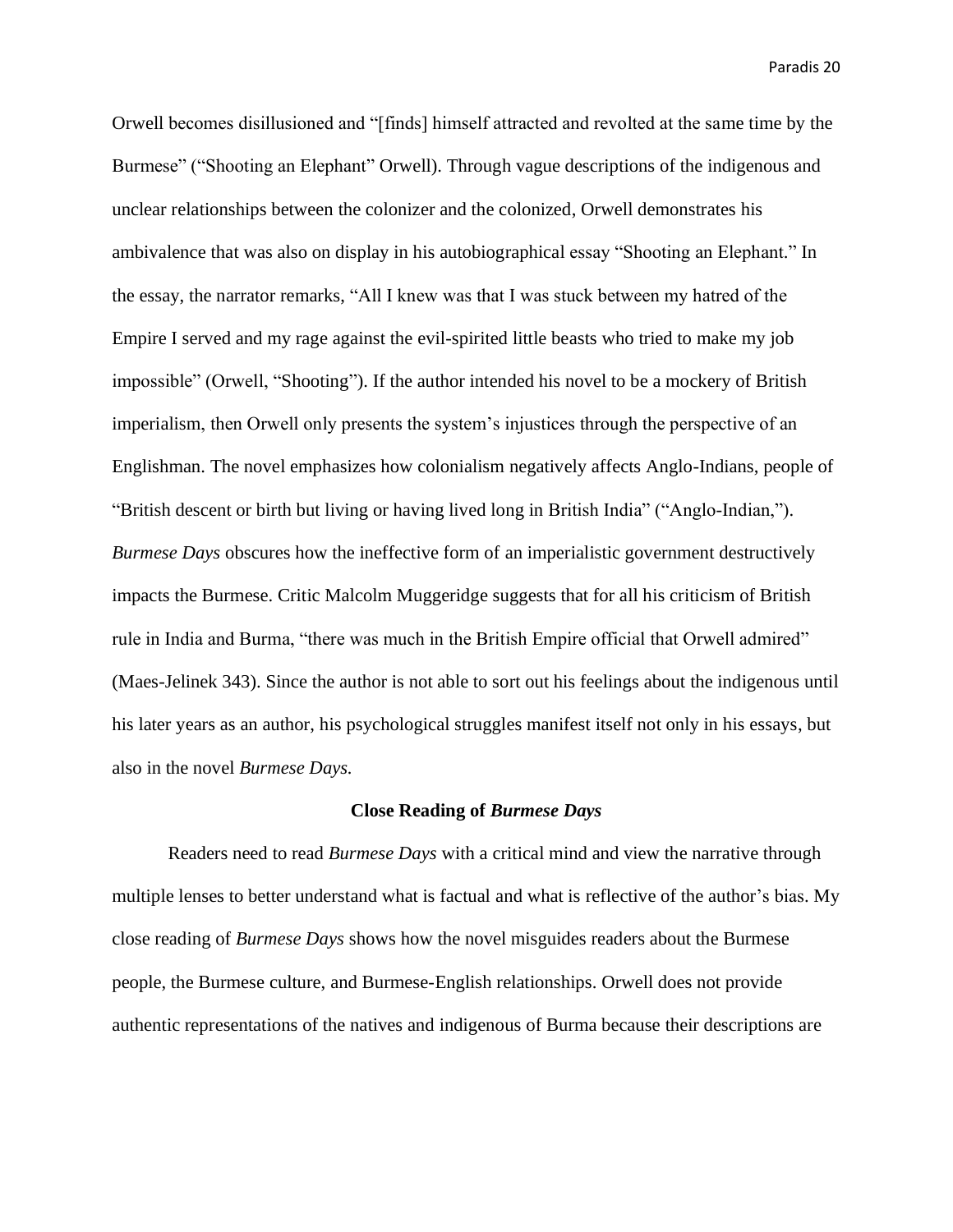ambiguous. The author writes *Burmese Days* as an Englishman looking on a group of people and making cultural judgments through his writings.

*Burmese Days* is about the struggle of Anglo-Burmese, or Englishmen living in Burma as British subjects, and their relationships with each other during the waning days of the British Empire. The main characters, John Flory and Elizabeth Lackersteen, are Anglo-Burmese and English. The minor characters, U Po Kyin and Dr. Veraswami, are non-Europeans. Orwell's reallife experience in Burma closely mirrors the character of the Englishman John Flory, living in the village of Kyauktada. Some critics believe the novel is Orwell's struggle to express his ambivalence to the Burmese. Literary critic John Knapp claims that Orwell writes *Burmese Days*  as an "allegory of power relationships among people who live in a totalitarian environment" (Knapp 12). I argue that Knapp bases his assertion not solely upon the contents of *Burmese Days*; instead, he conjectures that the novel serves as an allegory because he connects this early text to his later metaphoric novels, *Animal Farm* and *1984*. The assumption that Knapp makes is that most of Orwell's writings are allegories and criticism of a society ruled under a totalitarian government. The characters in *Animal Farm* work under a societal system where one animal makes the decision for all the animals and opposing opinions are suppressed for the good of the community. However, most readers in the early twentieth century did not read *Burmese Days* as an allegory. Even if Orwell meant the book to be an allegory, that is not how it was taught in colleges and secondary schools in the early twentieth century, which will later be discussed in this paper. I disagree with Knapp that Orwell intended *Burmese Days* to be a political allegory because the Burmese seem to be least affected by the totalitarian rule. The power struggles are prevalent between the English characters within their circle in the European-only Kyauktada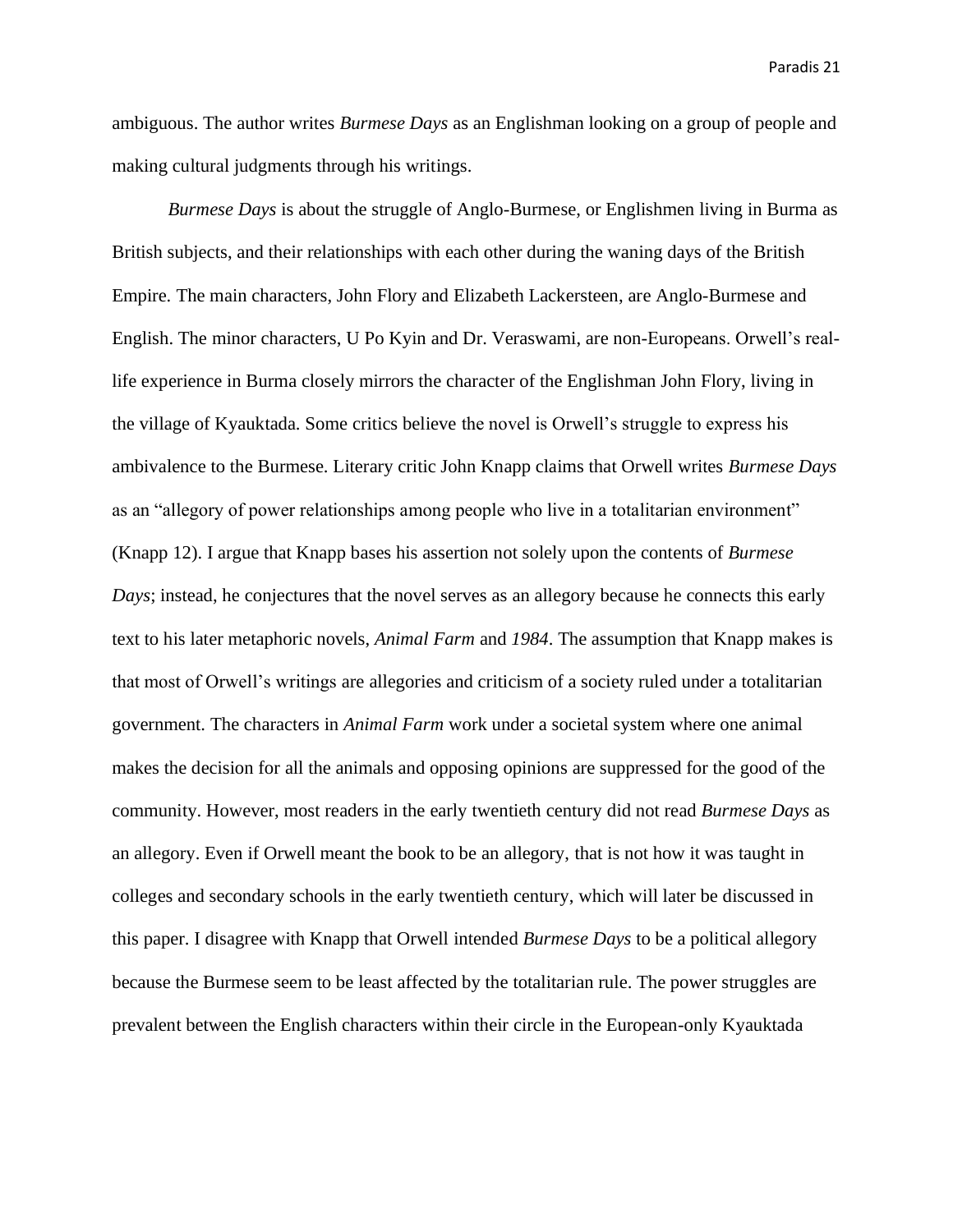Club. The Burmese characters are minimalized, and Orwell falsely implies that the Burmese passively accept British rule.

Because the novel moves between reality and fiction, readers are left to determine which part of the narrative are fact or fabrications. Due to the high cost of traveling overseas, most people could not afford to travel outside of their community at the beginning of the twentieth century. Novels provided a way for readers to experience other cultures on their native soil. Critics do not address inaccuracies in descriptions of the natives and the damage the inaccuracies do to the way Europeans perceive Burmese. Readers may assume that the Burmese are uneducated "savages" and that Europeans are superior to the natives of British colonies.

Orwell diminishes the value of non-Europeans through the actions of the main protagonist, John Flory and uses grotesque deformations to reveal the ills of imperialism. Flory is the only Burmese sympathizer in the novel who seems to understand the miseries of non-Europeans in Burma under British rule. He has a Burmese mistress and is close friends with an Indian doctor, Dr. Veraswami. However, Orwell paints Flory as a weak character who is physically and mentally flawed, so his character does not go far enough to present the Burmese as equals let alone people who deserve to be heard. Flory is also flawed physically because he has a substantial purple birthmark on the left side of his face. Flory's flaw is so obvious that "the first thing that one [notices] in Flory [is] his hideous birthmark stretching in a ragged crescent down his left cheek, from the eye to the corner of the mouth" (Orwell 17). Orwell's treatment of Flory as deformed by his birthmark is a way of showing how his character is deformed too. Flory's birthmark suggests that people who associate with non-Europeans are flawed and that their defects are so incredibly pronounced that they cannot be hidden. The color blueish purple could indicate that his actions have damaged his bloodline and it makes him inferior to the other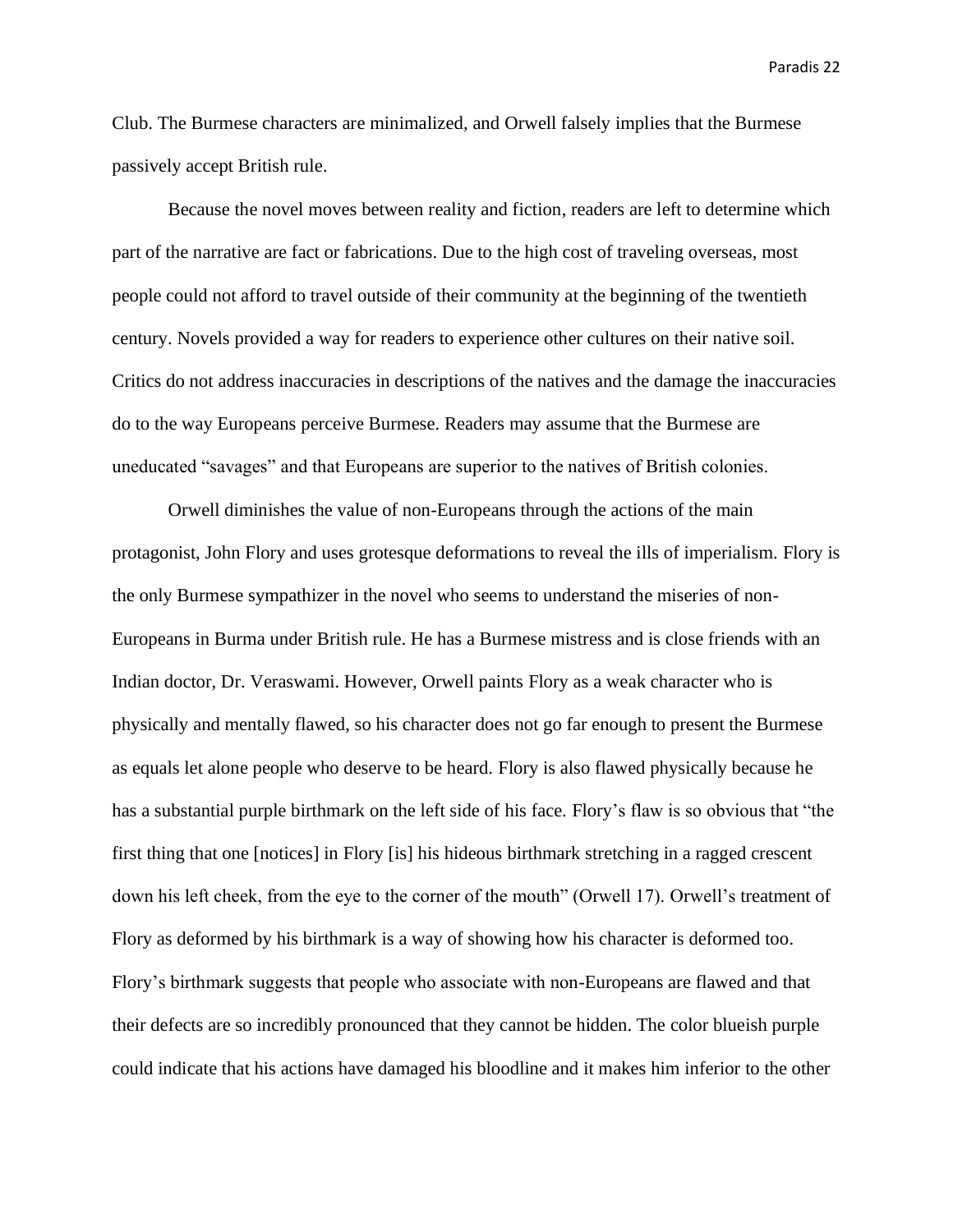Englishmen. He moves his head and body in ways that constantly keep others from seeing his birthmark. In a sense, Flory is also targeted as the "other" in the novel. He tries to hide his association with the Burmese and Indians in the town. Flory avoids talking about his friendship with Dr. Veraswami when he is with other Englishmen. He repeatedly ignores Dr. Veraswami's request to be nominated as a member of the elite European Club. Flory tends to cower and hide unless he is inebriated.

Flory also hides his affair with a young Burmese woman named Ma Hla May like he hides his birthmark. Flory keeps the company of Ma Hla May until an English woman by the name of Elizabeth Lackersteen comes into the town of Kyauktada. After Flory is publicly humiliated in a church by Ma Hla May, Elizabeth Lackersteen rejects him for being sexually involved with a Burmese woman. Elizabeth's denunciation leads him to commit suicide at the end of the novel. In allowing Flory to kill himself for the sake of an English woman, Orwell suggests that those who sympathize with the Burmese and oppose imperialism are cowards who are destined to fail. The tragedy in *Burmese Days* is that the only European sympathetic to the Burmese people takes his life because an English woman rejects him. The author places far greater importance on English relationships than on non-Europeans.

The leading female character in *Burmese Days* is an Englishwoman, Elizabeth Lackersteen, whose rejection of Flory's proposal for marriage causes him to commit suicide. Although she is a shallow person in the novel, she is a developed character with dialogues and multiple points of view. If her character were to be placed in England rather than Burma, she probably would not be considered an interesting character. Orwell makes even the most boring shallow characters more critical than Burmese natives. When Elizabeth finds out that Flory has a mistress, she is not upset about the affair, she is horrified that the mistress is a Burmese woman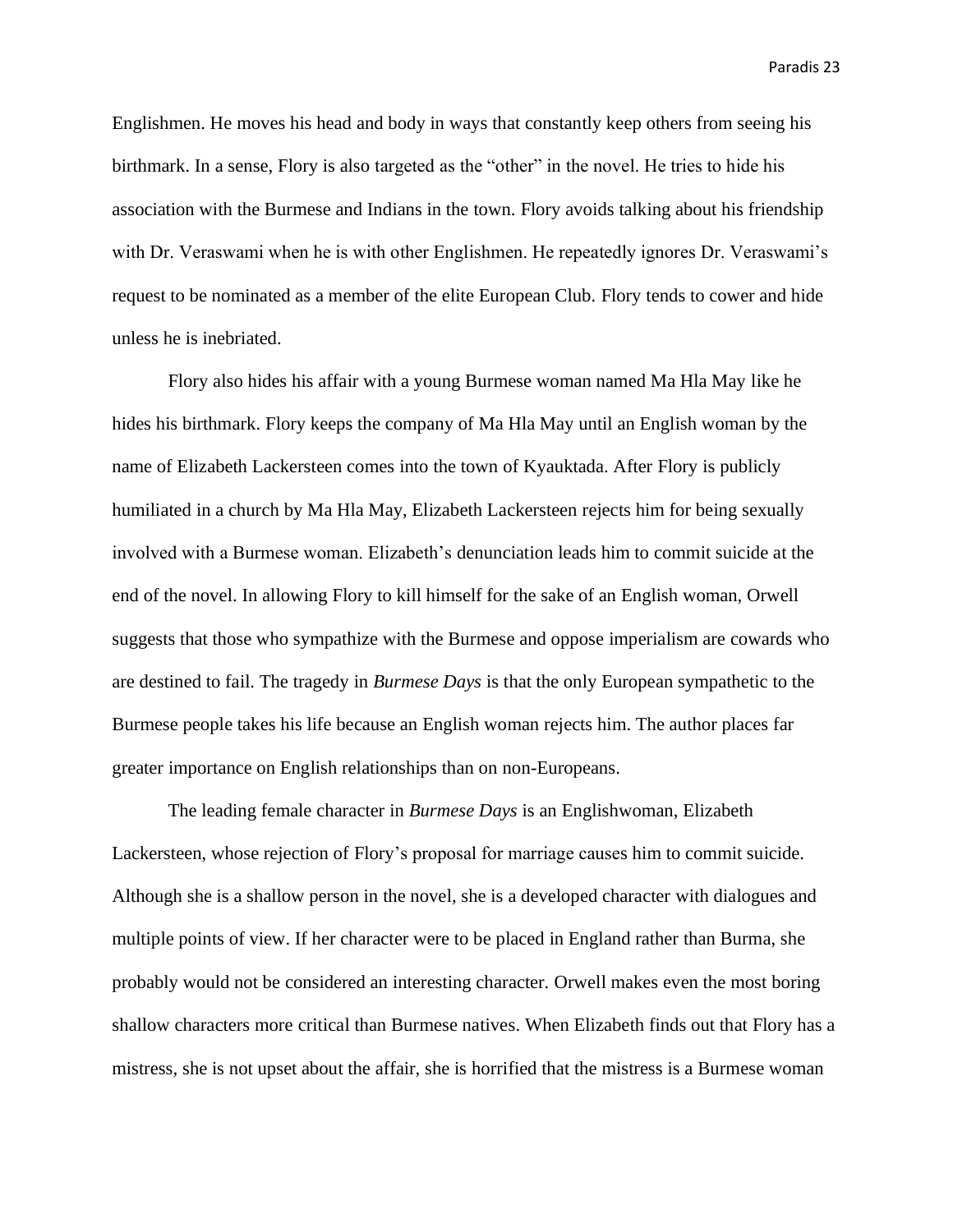as the narrator states, "The thought that he [Flory] had been the lover of that grey-faced, maniacal creature made her shudder in her bones" (Orwell 274). In the narrative, Elizabeth calls the Burmese woman a "creature" and dehumanizes her. Elizabeth is an Englishwoman and did not grow up in the colonies, so she represents England. She resents everything non-English from seeing Eurasians, "which excited a peculiar dislike in her," to walking through the bazaars of Kyauktada (Orwell 126). What mostly appalls her are Burmese women, and as she describes them, she sneers, "Aren't they too simply dreadful? So coarse looking; like some kind of animal. Do you think anyone could think those women attractive?... But that black skin- I don't know how anyone could bear it" (Orwell 119). In one paragraph, Elizabeth describes Burmese women as unattractive black "animals." She takes no account of Flory's rebuttal to her comments about the native women; instead, she considers his ideas "funny" (Orwell 119). Orwell weakens Flory's character as a Burmese sympathizer when he associates him with Elizabeth because she detests anything Burmese. Her discriminatory statements taint the representation of Burmese women. Because Orwell does not denounce her biased words, the author validates the fallacies in Elizabeth's beliefs of Burmese women being inferior to English women.

Even loathsome British characters like Ellis get a voice and have depth in character. Ellis is a distasteful character who is consumed with hatred for non-Europeans and flings racial slurs about the natives in the colonial club. In *Burmese Days*, Orwell displays his distaste for mixedrace peoples and preferences for "pure blooded" Europeans. Eurasians, or children, who are born to one Burmese parent and one English parent, are called half-breeds and do not have a voice in the novel ("Eurasians"). When Ellis mentions church services on Sundays, he mocks the two Christian missionaries who are half European and half Burmese and states, "And then those two yellow-bellies, Francis and Samuel-they call themselves Christians too. Last time the padre was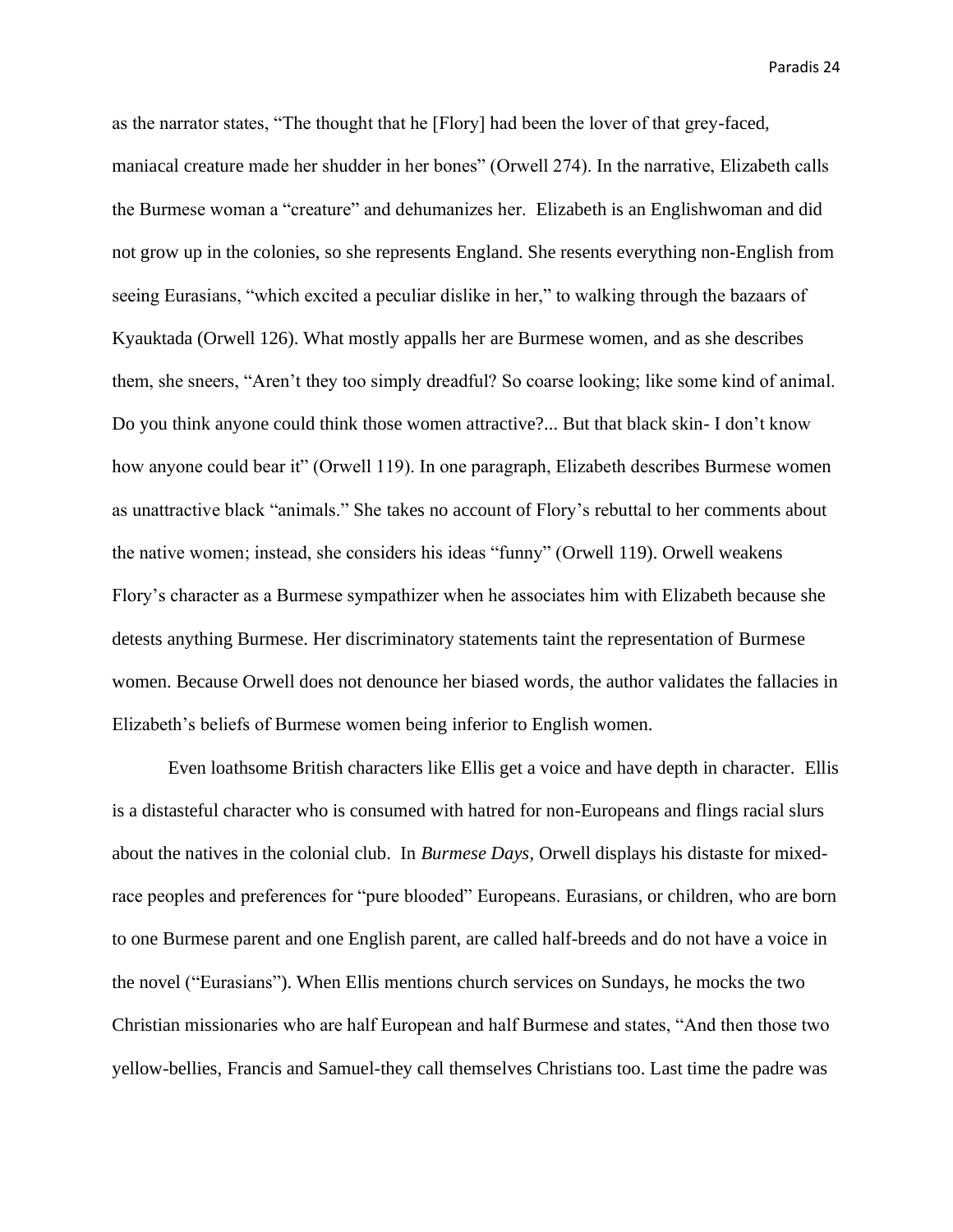here they had the nerve to come up and sit in the front pews with the white men" (Orwell 27). Orwell uses nicknames to set mixed races apart from Europeans, and so monikers set the natives apart from the English. The term "yellow-bellies" refers to the color yellow and indicates fear or pollution, while the word "belly" indicates an animal that crawls on the ground. People of mixed races become part of taxonomy like animals and plants. False representation of the Burmese in literature was a weapon the English used to maintain power within Colonial Burma.

Scholar and author Michelle Aung Than states that the authenticity of mixed races in early colonial discourse is rarely acknowledged in the literature. She further asserts that mixed races are spoken about or described the same way artifacts are described in a museum. Than suggests that half race "cannot be completely binary of self because the skin is a literal, figurative representation of self," so limitations of belonging or not belonging have to do with how white one is by one's genetic purity (Than 25). *In Burmese Days*, Europeans consider Anglo-Burmese to be impure because they have native blood in them. Orwell confirms that the English believe they have control over the natives when natives are shown not to belong to the ruling race. The use of nicknames and views of European characters in the novel promote racism.

In contrast to Europeans, all Burmese characters are illustrated as caricatures in the backdrop of the lives of the British. A prime example of distortion in *Burmese Days* is in the character of the antagonist, U Po Kyin. When Orwell uses grotesque deformations to reveal the ills of imperialism, he, unfortunately, transfers the distortions to the Burmese characters. The author represents U Po Kyin an exaggerated caricature of a self-serving Buddhist. Since the people of the Karen tribe were placed in high levels of authority as noted earlier in the research paper, it is highly unlikely that Po Kyin would have been a magistrate if he is a Burman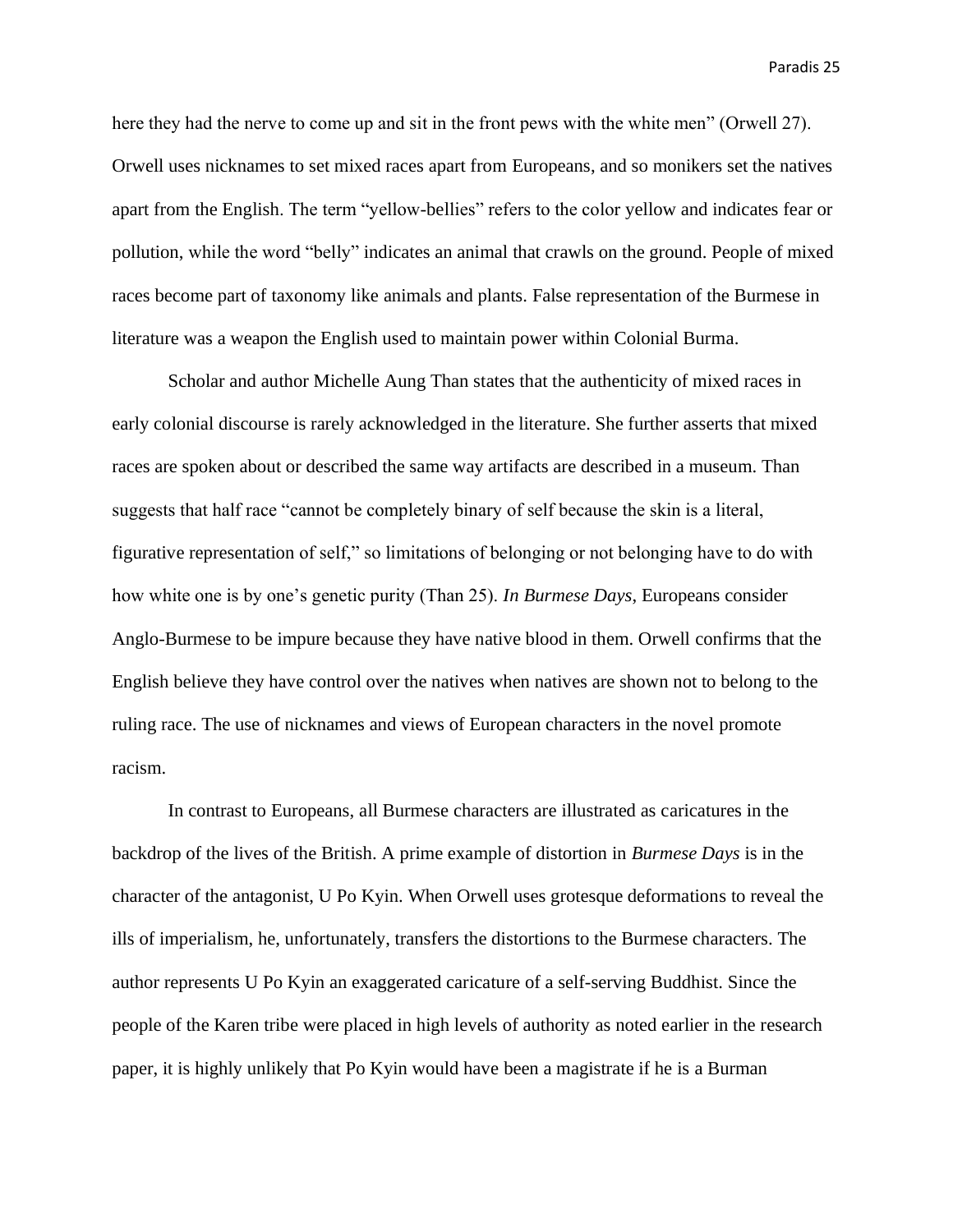Buddhist. As previously mentioned, most natives placed in high positions of authority in the British Empire tended to be Christians from the Karen tribe because they knew how to speak, read, and write English. Most people from the Burman tribe were illiterate. Nonetheless, in *Burmese Days*, the antagonist, U Po Kyin is lumped into one homogenous people group called the Burmese. The narrator describes the antagonist as an obese animal that eats like a pig. Critic Jergen Lieskoung concludes that "what emerges most forcefully from the text is that this inner and outer deformation leads in the first instance to their inability to perceive the natives as other than distorted" (Lieskoung 66). Lieskoung asserts that Orwell purposefully distorts the Burmese characters to make a literary statement that the British cannot see the Burmese as equals; in doing so, the critic argues that Orwell uses satire to make a radical indictment of colonialism and critiques it as an inhumane and criminal system. While I agree that Orwell may be trying to use satire in *Burmese Days* to demonstrate how imperialism and colonialism are inhumane, I do not concur that Orwell's use of satire absolves the author from having created "grotesque distortions" of the Burmese because misconceptions lead readers to assume the natives are less than human. In the beginning of the novel, Orwell describes the protagonist U PO Kyin and his eating habits when he writes, "With the bowl close to his nose, he stuffed the food into himself with swift, greasy fingers breathing fast. All his meals were swift, passionate and enormous; they were not meals so much as orgies" (Orwell 14). The image of a pig eating in a trough comes to mind when I read the passage, so even if Orwell intends distortions to reveal corruptions in the colonial system through grotesque satire, all the Burmese characters are shown as being barbaric. Moreover, readers are not given information about any important cultural values of the Burmese, so they assume the attitude and actions of U Po Kyin are behaviors of all Burmese people. Orwell undermines the Buddhist religion when he emphasizes how U Po Kyin intentionally lies,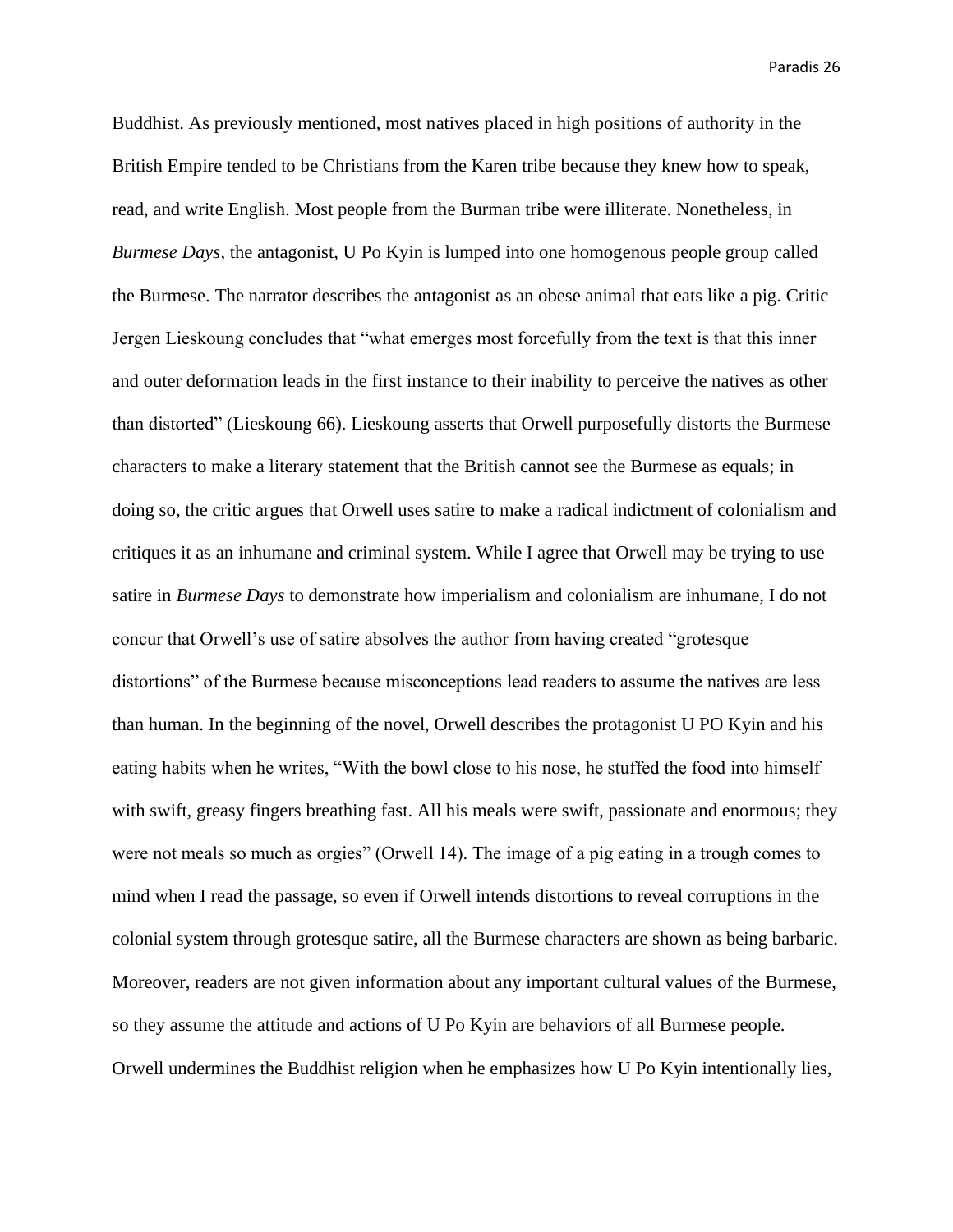cheats, and steals because he thinks his sins will be forgiven in the afterlife. U Po Kyin's entire life is shrouded in obtuse deformations that make him seem like an improbable sketch. Critics like Lieskounig suggest that Orwell intentionally distorts the native Burmese characters to show how imperialism distorts the truth. I argue that if readers are not taught how to discern misrepresentations, then the caricatures become authentic models of the natives.

Another tragically flawed character in the novel is Ma Hla May, Flory's Burmese mistress. She is overtly hypocritical because even though she is having an affair with another man, May is upset at Flory for wanting to marry Elizabeth. It is somewhat curious that Orwell names Flory's mistress Hla which in the Burmese language means "pretty" ("Hla"). She is represented as anything but beautiful. May demands gifts and money from Flory for having sex with her, then when Flory yells at her she replies, "That is a nice way to speak to me! You treat me as if I were a prostitute," (Orwell 55). The irony is Flory does pay her like a prostitute, and she expects payment. May is one of the main female Burmese characters in the novel and she is a prostitute. Readers could assume Burmese women are prostitutes. Her caricature is amplified when she walks into a church with torn clothes and shrieks "like a maniac" that Flory owes her money for her sexual services (Orwell 273). May yells at Flory in front of the entire church, "Look at me, you white men, and you women, too, look at me! Look how you have ruined me" (Orwell 273). Flory has ruined her just as colonizers ruin and mistreat the colonies. However, Ma Hla May's actions dwarf Orwell's criticism about imperialism because May is the one out of control while the dignified English sit speechless and in shock. In this particular narrative, Orwell paints a picture of a wild native Burmese woman who needs to be tamed by an Englishman.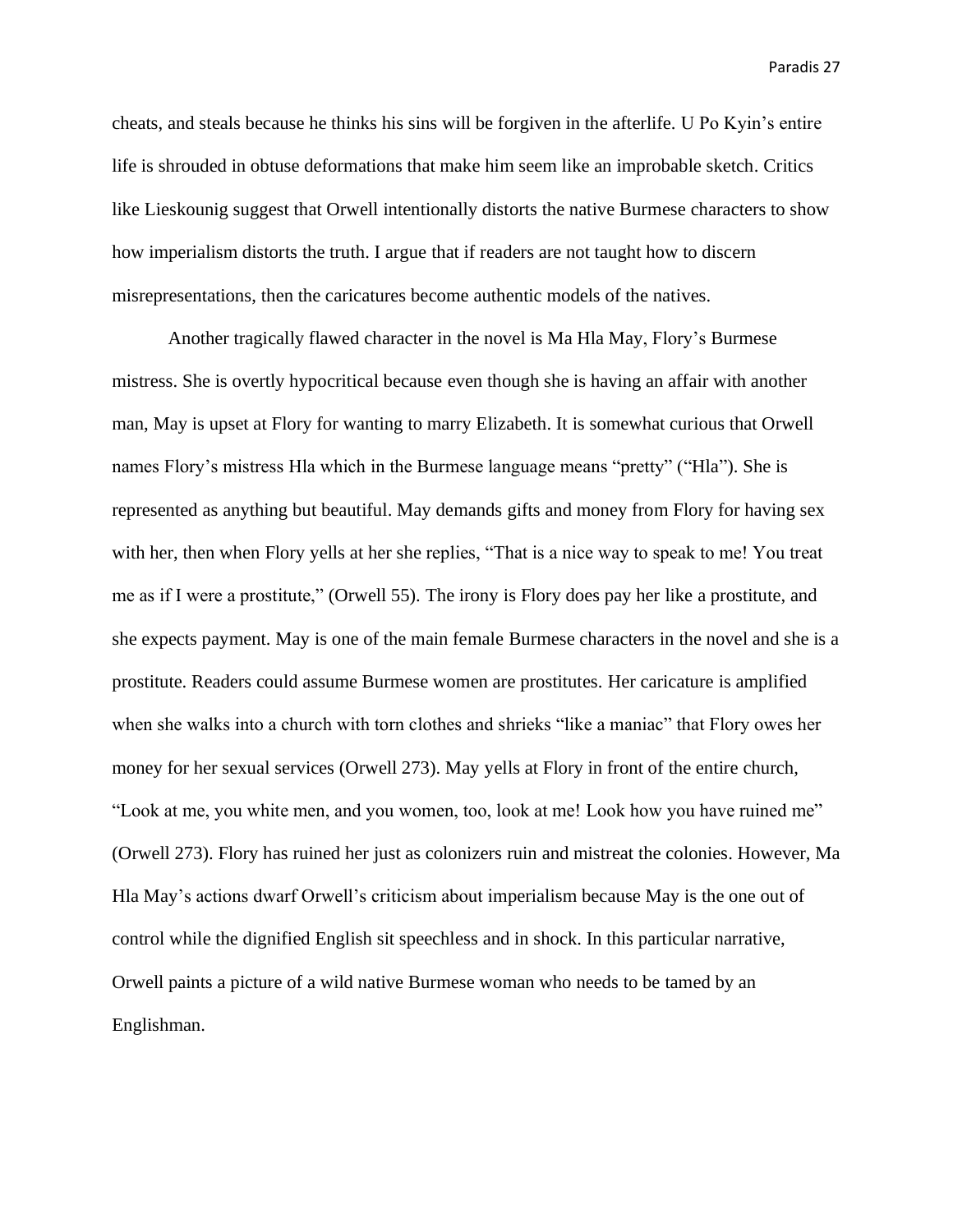Not only are the Burmese men and women misrepresented in *Burmese Days*, but Orwell distorts all non-Europeans in *Burmese Days*. Readers could assume that U Po Kyin's hatred for the Indian, Dr. Veraswami, is an indication that the Burmese hate and resent all Indians. Dr. Veraswami is the quintessential model of a British subject whose only goal in life is to be a member of the European colonial club. Orwell goes overboard and presents Veraswami as a person who continually praises colonialism. When Flory criticizes imperialism, Veraswami retorts, "My friend, my friend, you are forgetting the Oriental character. How iss it possible to have developed us, with our apathy and superstition? At least you have brought us to law and order. The swerving British Justice and Pax Britannica" (Orwell 41). Here Orwell demeans non-Europeans and praises the contribution of the British in the colonies. The author also mocks how Veraswami talks like a snake and uses "iss" instead of "is," and gives the doctor animalistic attributes. The passage can easily be read out of context because Orwell does not criticize Dr. Veraswami's behavior. The author goes too far in explaining how non-Europeans beg to be considered equals to Europeans, and Orwell confirms the superiority of Englishmen to the natives.

Moreover, Orwell parodies the Burmese culture as a whole in his novel. When the Burmese natives incite a riot to avenge the death of a Burmese boy at the hands of a European, hundreds of Burmese gather around the European Club. In a collective effort to gain justice for the boy's the murder. As the villagers surround the club armed with bottles and stones the narrator pronounces, "There was a series of crashes as the windows were broken, and then a ceaseless thudding of stones from all sides, that shook the thin wooden walls and seems likely to split them" (Orwell 249). Orwell seems to present the Burmans as formidable opponents, but two sentences later, he quickly undermines their capabilities and declares, that "the Burmans seemed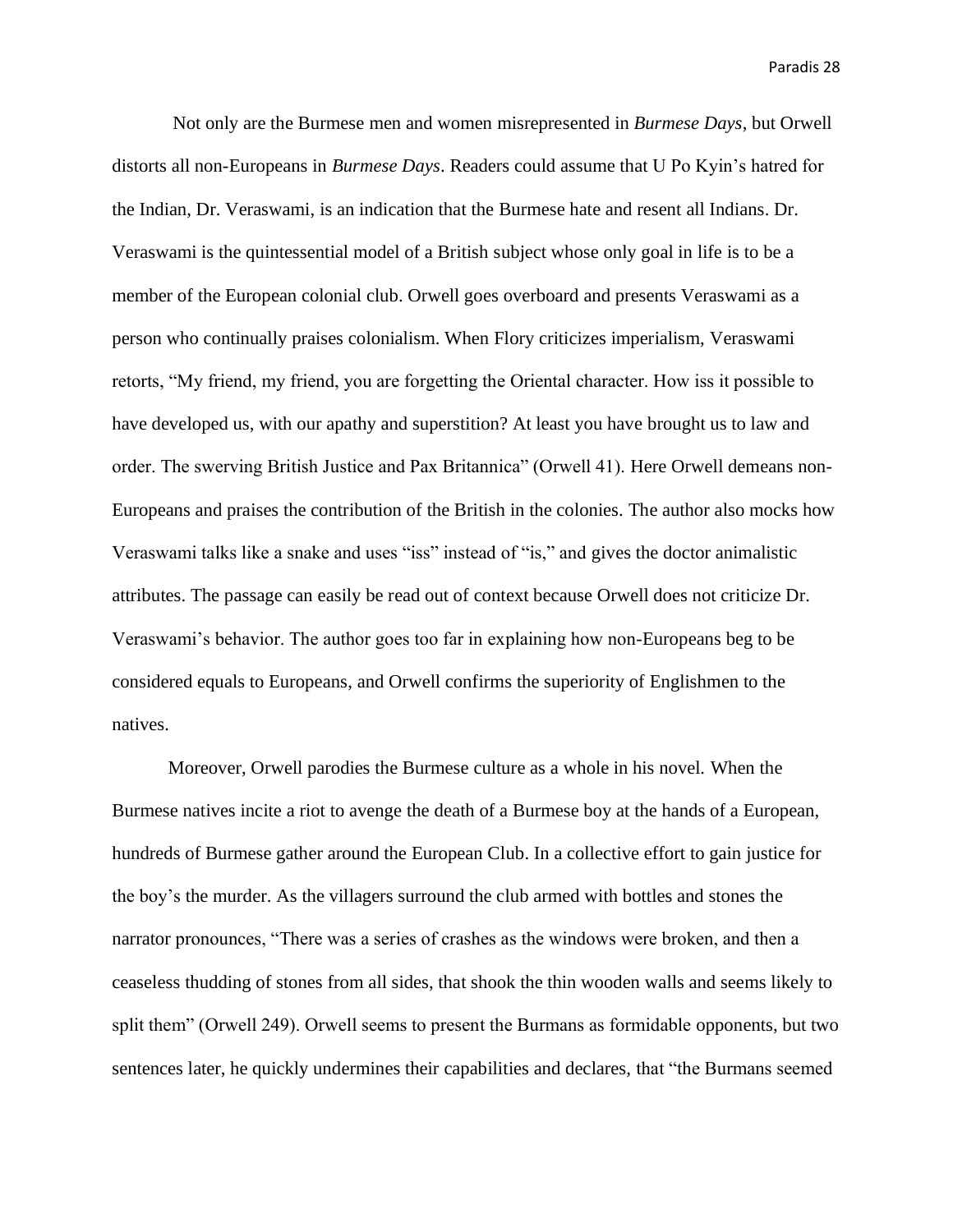to have no plan beyond flinging stones, yelling, and hammering at the walls" (Orwell 248). The author presents the Burmans as infantile degenerates whose only means of warfare are stones. After the English finally escape the mob and travel down a river, they run into another crowd of angry Burmans armed with knives. Flory sees an Indian Military Policeman in the midst of the mob and swims through a "sea of bodies" that "flung on him from side to side bumping his robs and choking him with their animal heat" (Orwell 251). Here again, Orwell gives the Burmans beastly attributes of "animal heat." When things seem hopeless for the English, a troop of *sepoys*, or Indian soldiers serving under British rule, suddenly rolls into town and shoot their rifles above the Burmese crowd and quell the riot. The narrator describes that the horde of Burmans tries to "recoil," but the *sepoys* prevent them from escape (Orwell 252). In using the word "recoil" the author makes an additional reference to the natives as snakes that retreat when threatened. The British military men are able to disperse the horde as the narrator claims, "Finally the whole crowd bulged outward and began to roll slowly up the *maidan*" (Orwell 252). A *maidan* is a term the British use for an "open space in or near a towne" in South Asia ("Maidan"). Orwell affirms that the Burmese cannot defend themselves since the riot ends almost as quickly as it begins. Even when Orwell shows natives revolting, he is not really on their side and shows the natives to be incapable and ineffectual to defend themselves. Through the narrative of the riot, the author illustrates how the Burmese use their animalistic traits and primitive weapons to defend themselves. By describing people as creatures or unevolved humans, Orwell is affirming that the Burmese are incapable of controlling themselves; thus, they need subjugating.

#### **Deconstructing the Imperial Curriculum**

Literature of imperialism cannot be taught purely as a natural and instrumental part of a curriculum whether it be in history courses or literature classes. Literature of imperialism must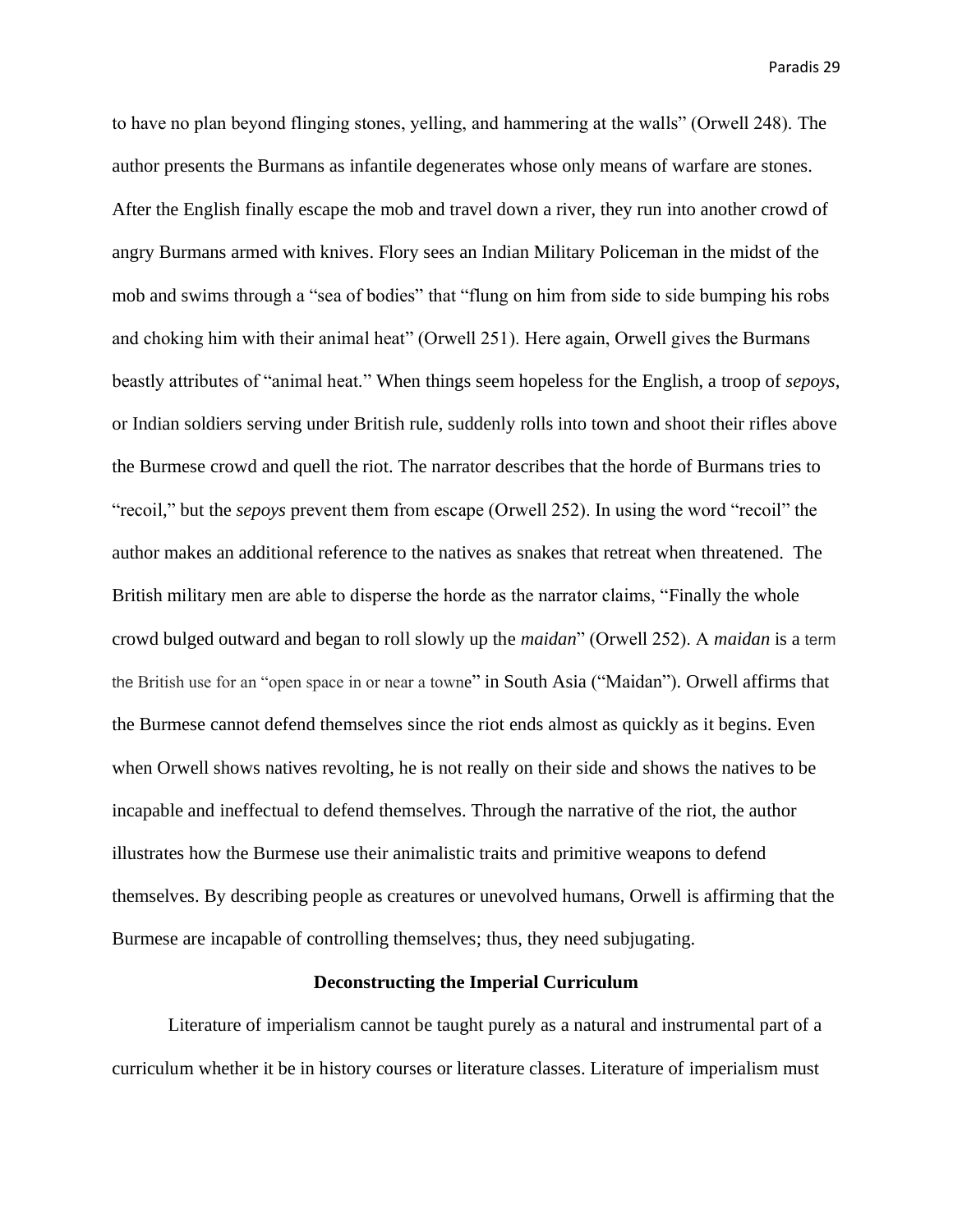be taught in the context of its lasting impacts on readers and people of the colonized nations. *Burmese Days* not only accepts colonization as an instrumental element in the history of British colonies, but the novel constructs images of the Burmese and non-Europeans as being less human than Europeans. Although Orwell sets out to write an anti-imperialistic novel, he does not omit imperialistic image-construction because he considers the "Oriental" as the "other." The fact that George Orwell served as a military official in Burma for over five years did not make him an expert on the colonized people of Burma.

The topic of racism within the educational curriculum has not been fully explored. Literature about imperialism is filled with derogatory language against the natives and indigenous in the British colonies. As educational scholar J.A. Mangan writes about the relationships among imperialism, culture, and curriculum, he asserts that the past is part of the present and that most readers do not realize the influences of the relationships when reading literature (Mangun 193). Mangan affirms that "the power of past images should not be underestimated" when studying a piece of literature because "images" produce a culture that evolves with every reading (Mangan 193). In stating that the images in literature yield a society that changes with every reading, he asserts that the images writers produce greatly influence readers and future societies. Many early twentieth-century essays and articles are void of criticism about how school textbooks worsen the "promulgation of ethnocentric attitudes of the English and the 'labeling' of colonial peoples" (Mangan 193). Mangan includes comparative historical analysis of education about the British colonies in Africa, Asia, and Australia. The author's collection of essays analyzes curricular policy and chosen textbooks from both the viewpoint of the colonizers and the colonized, "which few work has done up to date" (193). Chapter one, titled "General purpose of Stereotypes as Explanation for Justification of Racial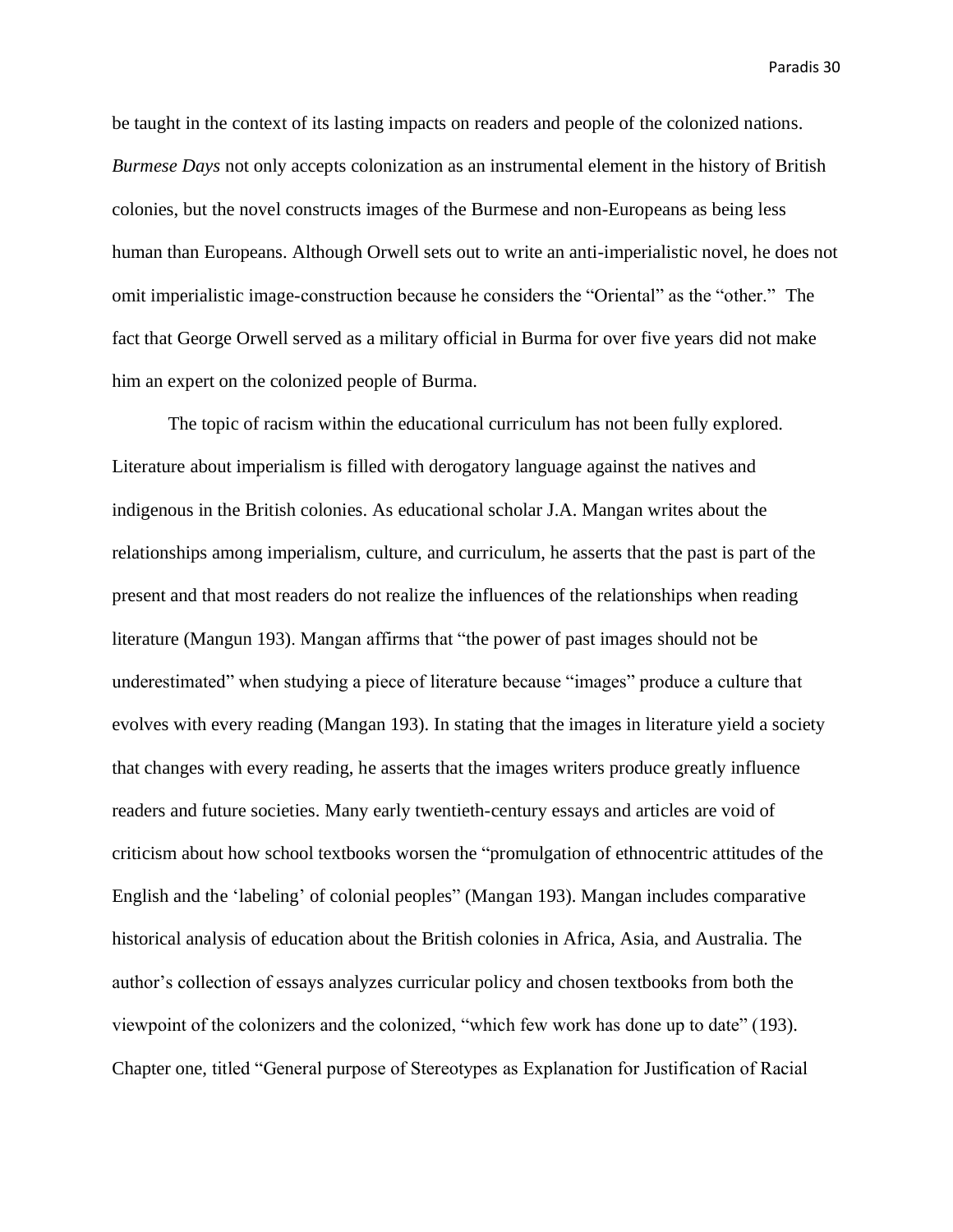Inequality," explains the framework within formal education that idealizes racial prejudice. Mangan states that "a major purpose of this education was to inoculate the children of the British Empire with appropriate attitudes for dominance and deference" (Mangan 8). In stating that the purpose of education was to "inoculate," the scholar confirms that the Imperial Curriculum's purpose was to prevent any tolerance and sense of equality colonizers had with the natives. Writers fabricated information or exaggerated descriptions of "the other" to impose their political agenda on others and transmit knowledge through theological explanations that linked with imperial and racial theories. The result is that colonizers became empowered and confident while the Burmese and other natives within the British empire remained helpless and disparaged. Imperialism and colonization were indeed forms of enslavement of peoples in British colonies, yet, very few students are taught such in classroom curriculum. History books are filled with commentaries on the "evils" of twentieth-century leaders like Adolf Hitler and Joseph Stalin, but the history of the British Empire somehow seems to be whitewashed to make imperialism acceptable.

Moreover, the legacies of England's long-lived empire are still taught in high schools and universities without the proper tools to correctly interpret the writings. Teachers need to present novels, especially ones that are canonized such as *Burmese Days*, as instruments of imperialism because the writings do not give the natives and indigenous in the colonies an authentic voice. Instead, the literature of imperialism promotes colonization in foreign lands because the books and novels are written by English men or women that exhibit a British point of view. In the early twentieth century, students were not told that although George Orwell served as a military official in Burma for over five years, his experience did not make him an expert on the people of Burma. One of England's most well-known figures, Labour leader Jeremy Corbyn, recently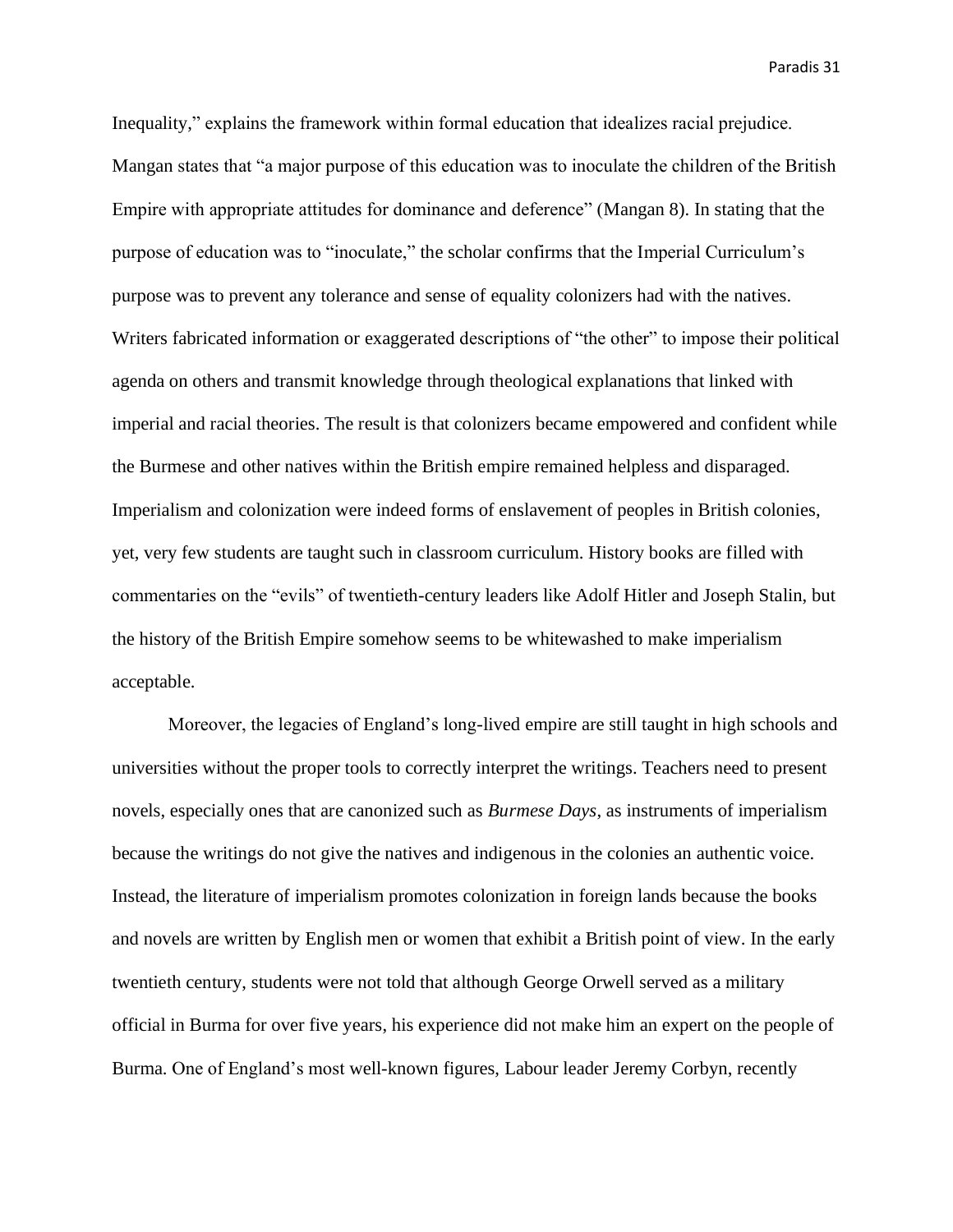proposed that "British children should be taught about the histories of the realities of British imperialism and colonialism" because the current curriculum in England does not include "people of color as historical agents" (Heath 1). Corbyn's statement supports my argument that to teach about British imperialism accurately, educators must treat the voices of the colonized as historical agents. Corbyn further intends to have teachers present history and literature from the perspectives of both the English and peoples of the world the British inhabited. Although I agree with Corbyn that literature of imperialism needs to be taught with different historical points of view, I argue that school curriculums should also include analyses from sociologists, historians, anthropologists, and educational scholars. Most importantly, I insist that the pedagogy is presented through the lens of postcolonial theory, so the voice of the colonized are fairly represented. In history and literature, the voice of the indigenous must be heard.

#### **Conclusion**

Through this research paper, I have documented the history of imperialism in Burma and the effects of colonization on the non-Europeans in Burma. More importantly, I have shown how literature about imperialism was only written from an Englishman's biased point of view. In particular, I exposed how Orwell's novel *Burmese Days* perpetuated misperceptions of the non-Europeans because the author does not go far enough to show readers the adverse effects of imperialism on the Burmese. Instead, in *Burmese Days*, Orwell focuses on the lives of Anglo-Indians and their ethnocentric conflicts within the confines of the European Club in Kyauktada. When the author does present the Burmese, like U Po Kyin, he is an animated caricature with animal qualities rather than a human being. Moreover, when Orwell presents other non-Europeans, like Dr. Veraswami, he is an overt lover of British imperialism. There are significant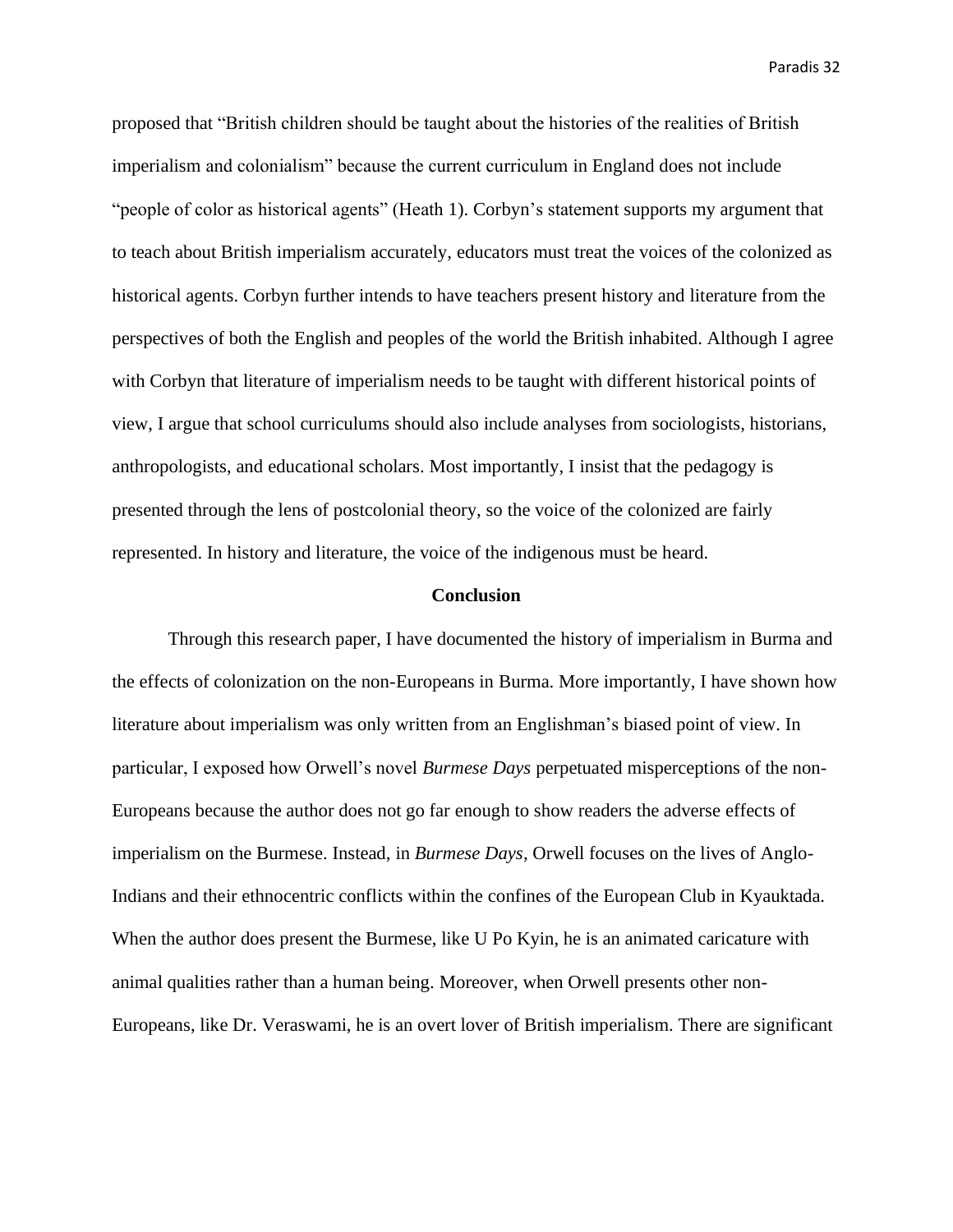disparities in the way Europeans and non-Europeans are presented in *Burmese Days*; regrettably, these discrepancies create inequitable images of the colonized.

When literature about imperialism is taught in public schools, the discriminatory representations of the natives in the British colonies only teach students that racism is a natural element in history and literature. The power of images in the minds of readers cannot be underestimated because images create opinions in the brain, and biased minds process the opinions. Readers then express their incomplete and erroneous representations of foreign people and their cultures, which can exponentially breed prejudices about non-European people and their societies. The cycle in perpetuating misconceptions about the indigenous in British colonies through the education system must end. Natives in former British colonies must reteach the world about their history which is now a fusion of ancient history and England's history. The education system from kindergarten all the way to colleges and universities is obligated to teach literature about imperialism with historical documents and additional schools of thought to guide readers in holistic learning. If the English exploited the Imperial Curriculum to further the British Empire, then it is the duty of educators everywhere who care about justice to employ strategies to accurately present the voices of the indigenous that have been suppressed for over 600 years.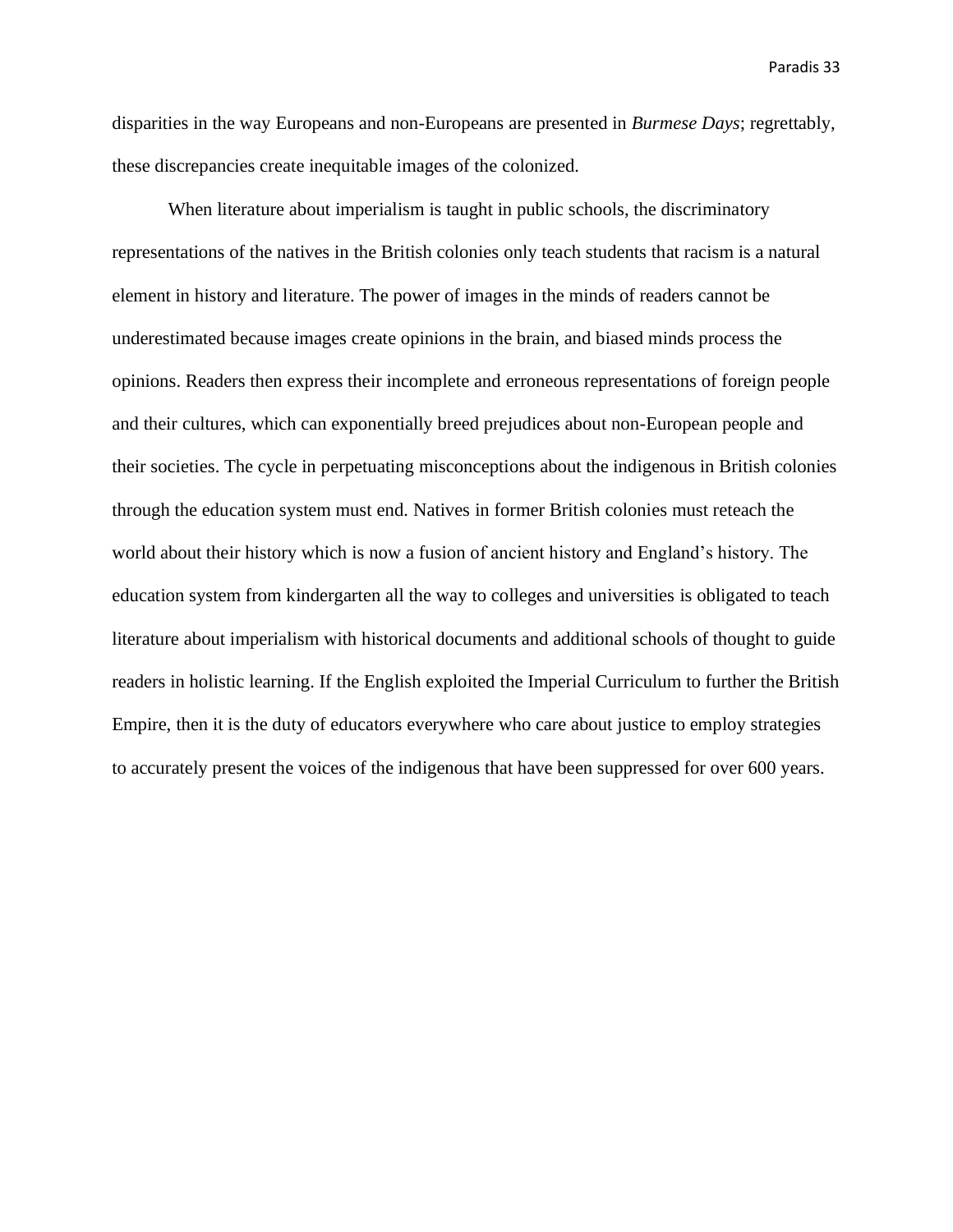### **Works Cited**

- "Anglo-Indian," [Oxford English Dictionary, University Press, 2018, Retrieved 10 Oct. 2018.](file:///C:/Users/c1paradis/Downloads/Oxford%20English%20Dictionary,%20University%20Press,%202018,%20Retrieved%2010%20Oct.%202018.%20https:/en.oxforddictionaries.com/definition/anglo-indian)  [https://en.oxforddictionaries.com/definition/anglo-indian.](file:///C:/Users/c1paradis/Downloads/Oxford%20English%20Dictionary,%20University%20Press,%202018,%20Retrieved%2010%20Oct.%202018.%20https:/en.oxforddictionaries.com/definition/anglo-indian)
- "Eurasian." Oxford English Dictionary, University Press, 2018, Retrieved 10 Oct 2018. https://en.oxforddictionaries.com/definition/eurasian.
- Gerson, Gal. "George Orwell on Political Realism and the Future of Europe." *European Legacy*, vol. 22, no. 1, 2017, pp. 1-15, DOI:10.1080/10848770.2016.1242294.
- Hays, Jeffrey. "George Orwell and Burma," *Facts and Details*, 2008, pp.1-10. Retrieved 8 Oct 2017. [http://factsanddetails.com/southeast-asia/Myanmar/sub5\\_5e/entry-3083.html.](http://factsanddetails.com/southeast-asia/Myanmar/sub5_5e/entry-3083.html)
- Heath, Deana, "British Empire is still being whitewashed by school curriculum historian on why this must change," *The Conversation*, Postcolonial Studies Emory. Retrieved 2 Nov 2018. https://theconversation.com/british-empire-is-still-being-whitewashed-by-theschool-curriculum-historian-on-why-this-must-change-105250.
- "Hla." *The Cultural Atlas*. Special Broadcasting Service, 2018, Retrieved 8 Oct 2018. https://culturalatlas.sbs.com.au/burmese-myanmar-culture/naming-9f670227-5469-40d5 bc52-d4f612b78db0.
- Kipling, Rudyard, *The Jungle Book (1893)*, Project Gutenberg, 1984, Retrieved 16 Jan 2006. <https://www.gutenberg.org/files/236/236-h/236-h.htm>
- ---, "The White Man's Burden." *Rudyard Kipling's Verse: Definitive Edition*, Hodder and Stoughton, 1940, pp 23-24.

[https://rpo.library.utoronto.ca/poems/white-mans-burden.](https://rpo.library.utoronto.ca/poems/white-mans-burden)

Knapp, John V. "Dance to a Creepy Minuet: Orwell's Burmese Days, Precursor of Animal Farm." *Modern Fiction Studies*. vol. 1, 1975, pp. 11-29. *EBSCOhost*,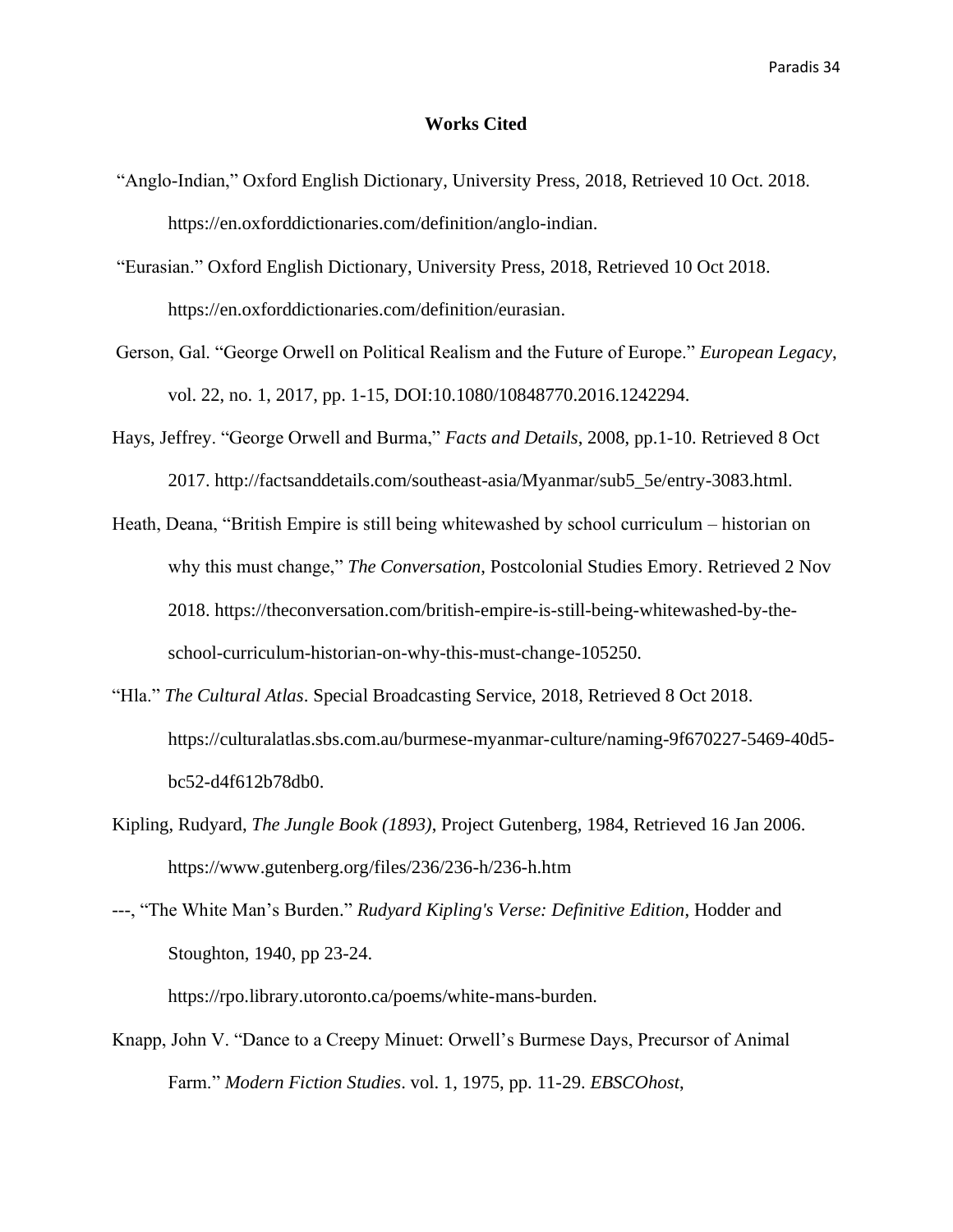[http://search.ebscohost.com/login.aspx?direct=true&db=mzh&AN=2016306523&site=eh](http://search.ebscohost.com/login.aspx?direct=true&db=mzh&AN=2016306523&site=ehost-live) [ost-live.](http://search.ebscohost.com/login.aspx?direct=true&db=mzh&AN=2016306523&site=ehost-live)

- Lange, Matthew and Hrag Balian. "Containing Conflict or Instigating Unrest? A Test of Effects of State Infrastructure Power on Civil Violence." *Springer Science and Business Media,* 2008, vol. 43, Retrieved 8 Aug 2008, pp. 413-33. DOI 110.2007/S12116-008-9025-9.
- Lewis, Robin Jared. "*Burmese Days* and *Passage to India*: Two Novels of Human Relations in the British Empire," *The European Legacy*, vol. 4 no.1, Spring 1974, pp. 1-36.

Lieskounig, Jürgen. "The Power of Distortion: George Orwell's Burmese Days." *AUMLA: Journal of the Australasian Universities Language and Literature Association*, vol. 117, May 2012, pp. 49-68. EBSCOhost, login.libserv-prd.bridgew.edu/login?url= http://search.ebscohost.com/login.aspx?direct=true &db=mzh&AN=2012702009&site=ehost-live.

- Maes-Jelinek, Hena. "George Orwell, Criticism of Society in the English Novel between the Wars." *Presses universitaires de Liège*, 1970. pp. 337-402.
- "Maidan." *Oxford University Press*. 2018 Retrieved 10 Oct 2018. https://en.oxforddictionaries.com/definition/maidan
- Mangan, J. A. *The Imperial Curriculum: Racial Images and Education in British Colonial Experience*. Routledge, 1993.
- [Menand, Louis. "Honest Decent, Wrong; The invention of George Orwell," The New Yorker,](file:///C:/Users/Maureen%20Battis/Documents/BSU%20Fall%202018/Honors%20Thesis/Menand,%20Louis)  January 27, 2003. [Retrieved 10 Oct 2018.](file:///C:/Users/Maureen%20Battis/Documents/BSU%20Fall%202018/Honors%20Thesis/Menand,%20Louis)

[https:/www.newyorker.com/magazine/2003/01/27/honest-decent-wrong.](file:///C:/Users/Maureen%20Battis/Documents/BSU%20Fall%202018/Honors%20Thesis/Menand,%20Louis)

Loomba, Ania. *Colonialism/Postcolonialism*. Routledge, 2015.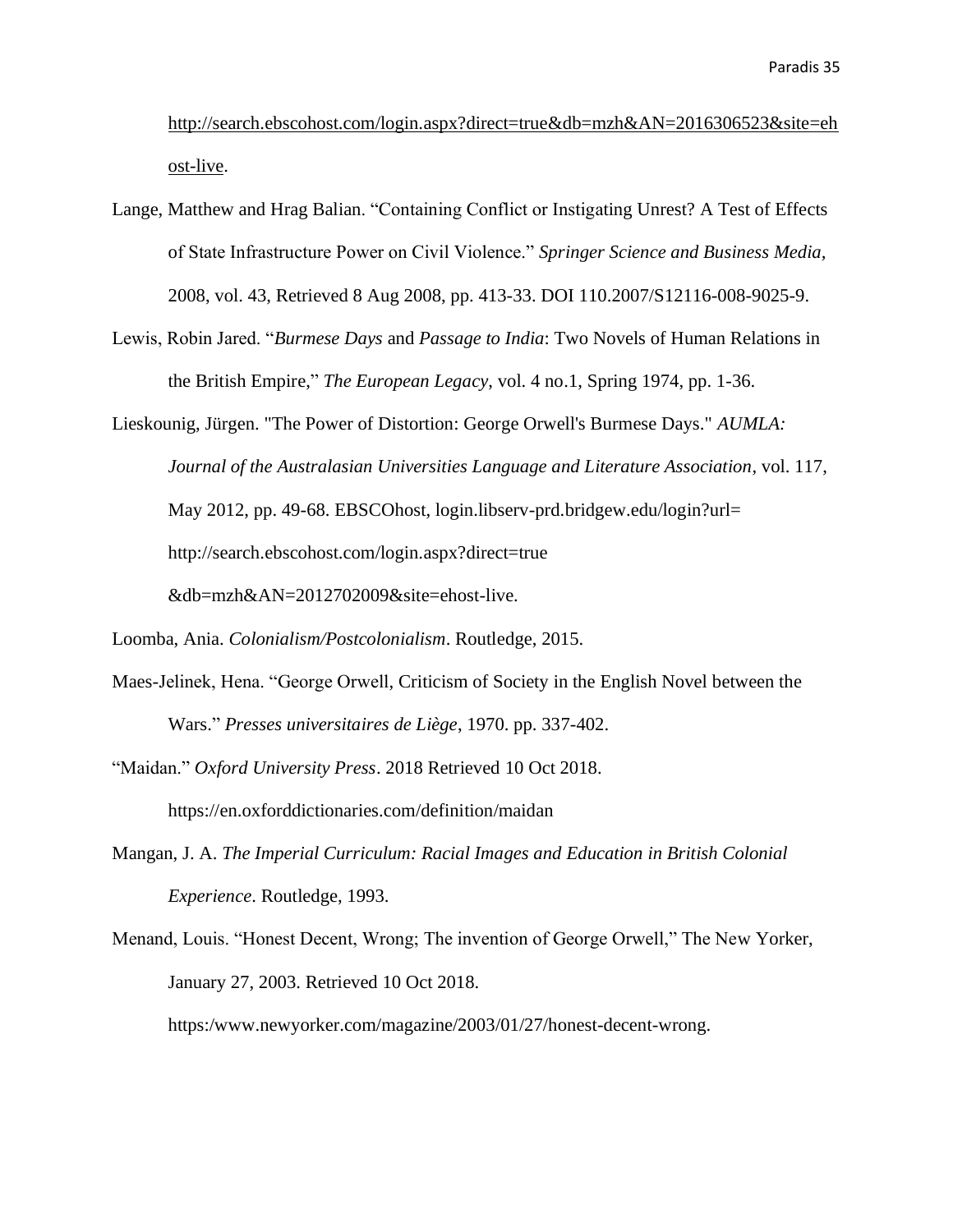- Meyers, Jeffrey. *Orwell: Life and Art*, University of Illinois Press, 2010. Retrieved 11 Nov 2017. https://www.jstor.org/stable/1-.5406/j.ctt1xck4m.
- Orwell, George. *"*A Hanging (c 1931)*," The Literature Network: Online Classic Literature, Poems, and Quotes. Essays & Summaries*, 2018. Retrieved 10 Oct 2018. https:/[/www.online-literature.com/orwell/887/](http://www.online-literature.com/orwell/887/)
- ---. *Burmese Days*. Harcourt. 1934 Reprinted in 1962.
- ---. "Shooting an Elephant (c 1936)," *The Literature Network: Online Classic Literature, Poems, and Quotes. Essays & Summaries*, 2018. Retrieved 10 Oct 2018. [www.online-literature.com/orwell/887/.](http://www.online-literature.com/orwell/887/)
- Rai , Amit S. "A Critique of Postcolonial Reason: Toward a History of the Vanishing Present." *Criticism*, vol. 42, no. 1, 2000, p. 119. Retrieved 4 April 2018, *Academic OneFile*, https://link.galegroup.com/apps/doc/A63819094/AONE?u=googlescholar&sid=AONE& xid=359f7dd8. Accessed 9 Dec. 2018.
- Rajah, Ananda. "Conclusion: Cultural Reproductions and the Maintenance of Identity." *Remaining Karen*, ANU Press 1, 2008, pp. 255. Retrieved 12 Dec. 2017. *JSTOR*, [https://jstor.org/stable/j.ctt24h2pw.13.](https://jstor.org/stable/j.ctt24h2pw.13)
- Rodden, John. "Reputation, Canon-Formation, Pedagogy: George Orwell in the Classroom." *College English*, vol. 53, no. 5, 1991, pp. 503–530. Retrieved 12 Dec 2017. *JSTOR*, [www.jstor.org/stable/377460.](http://www.jstor.org/stable/377460)
- Said, Edward. *Orientalism*, Pantheon Books, 1978, Reprint 2003.
- "Satire.".<http://www.oed.com/viewdictionaryentry/Entry/171207>
- "Sepoy." *Oxford English Dictionary*, Oxford University Press. 2018, Retrieved 10 Oct 2018. https://en.oxforddictionaries.com/definition/sepoy